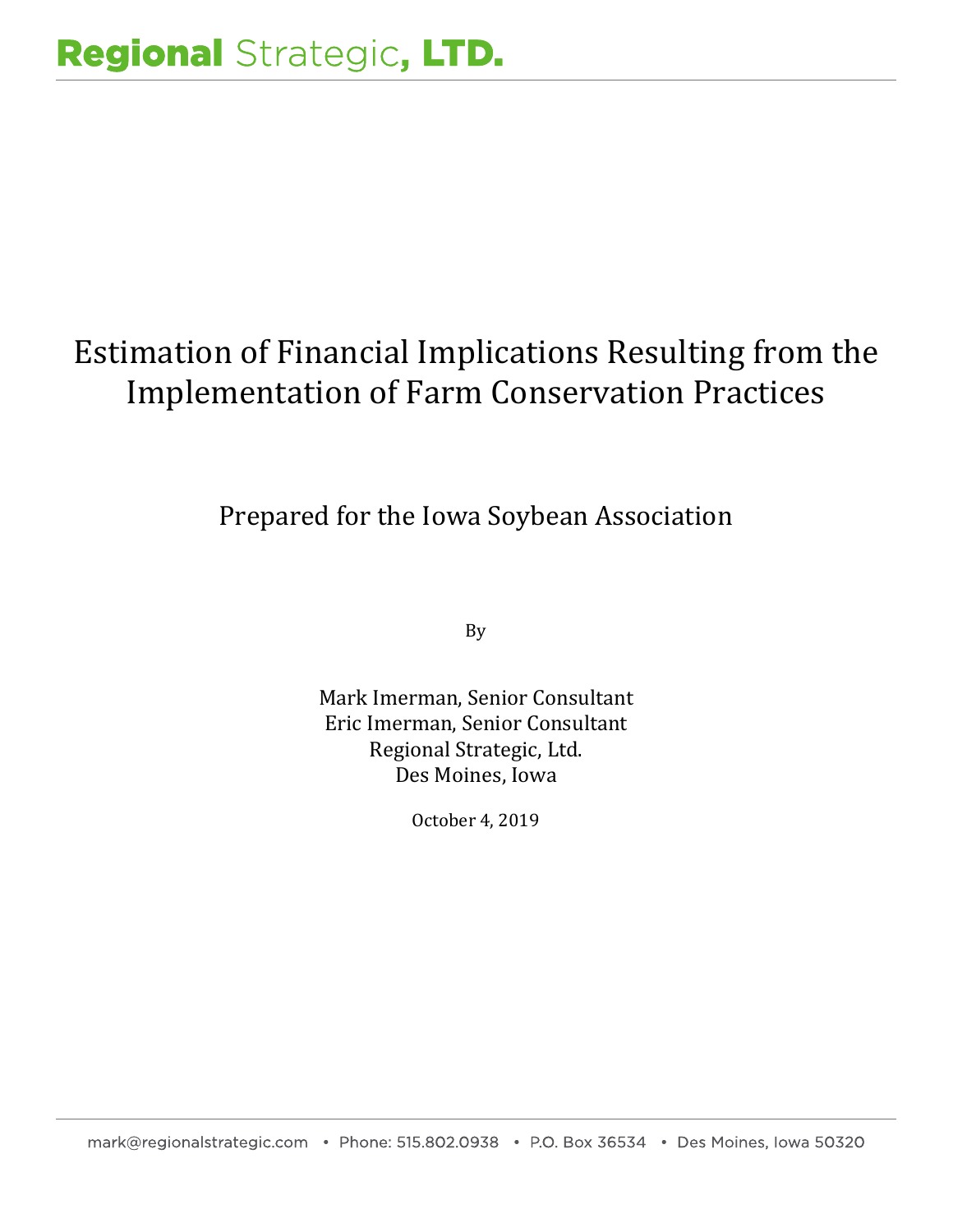# Forward

This investigation was developed to generate interview-based estimates of enterprise-level financial implications resulting from the implementation of farm conservation practices in Iowa. The impetus for this analysis is an interest in developing robust information from Iowa farm enterprises to provide a more focused and localized representation of the farm case studies included in 2018's "Farm Finance and Conservation" publication presented by the Environmental Defense Fund and K-COE ISOM.

The goal is to better understand what influences farmers' participation in the implementation and maintenance of conservation practices. At the outset, it was hoped that information generated here would show that there are farm finance and profit incentives for engaging in conservation practices.

The work has been undertaken by Regional Strategic, Ltd with funding from the Iowa Soybean Association and the Walton Family Foundation.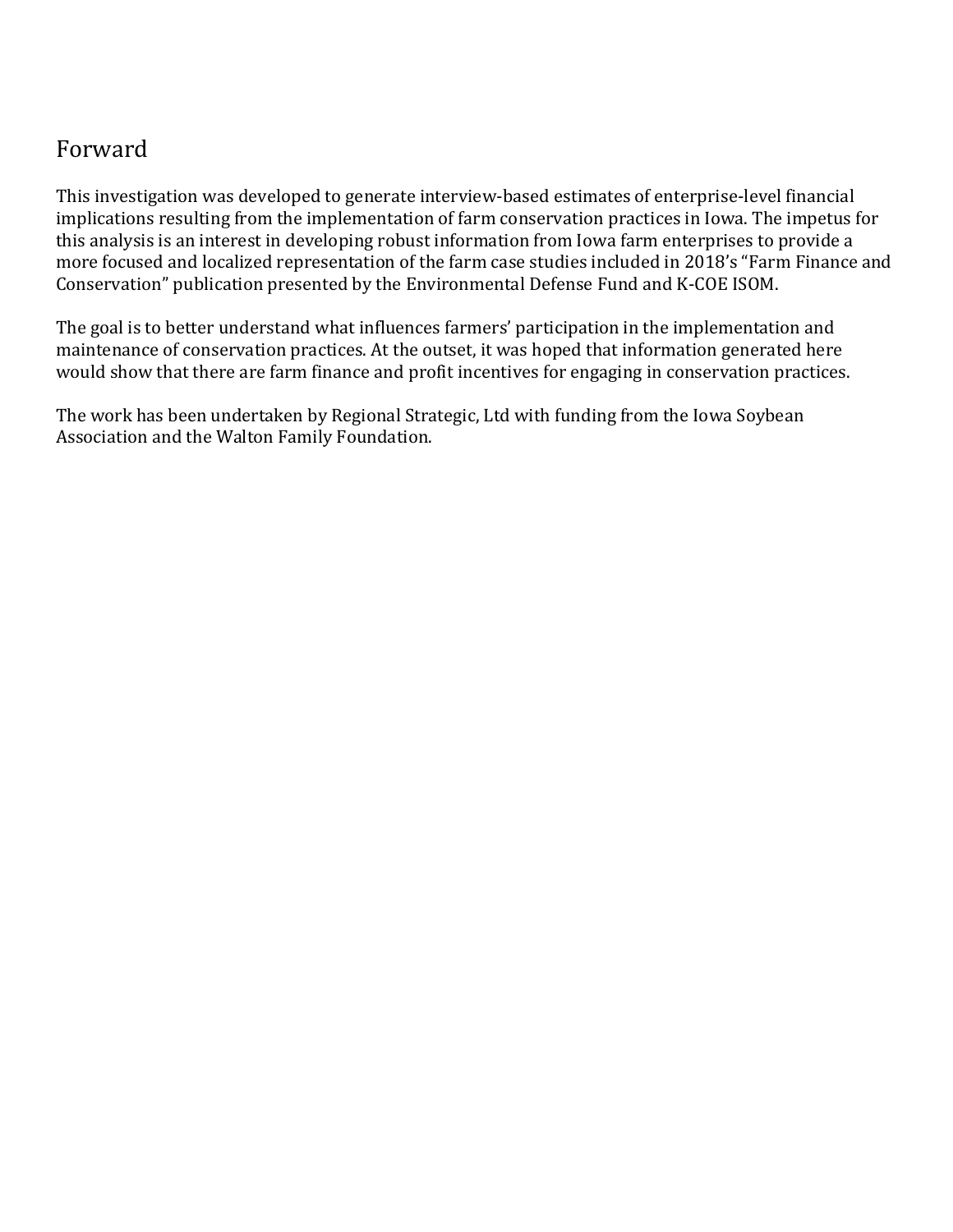# KEY FINDINGS

Primary producers on participant operations tend to be older than Iowa primary producers overall as reported by the 2017 U.S. Census of Agriculture.

Participant farms are generally larger than Iowa farms reported in the 2017 Census of Agriculture. Only one participant operation, at 294 acres, was smaller than the Iowa average farm size of 355 acres. The largest study operation was 5,200 acres. Two, at 2,000 acres each, were of minimum size to get into the largest size category. The final large-category farm was 2,200 acres. Total acreage (row-crop and otherwise) in the study group was 29,056. This is less than one-tenth of one percent of Iowa farmland.

Among the twenty participants:

Eighteen produced 6,889 acres of soybeans after corn with cover crop Fourteen produced 6,002 acres of soybeans after corn without cover crop Fourteen produced 6,222 acres of corn after soybeans with cover crop Fifteen produced 5,420 acres of corn after soybeans without cover crop Three produced 1,447 acres of corn after corn with cover crop Six produced 1,225 acres of corn after corn without cover crop

Cover crop acreage and non-covered acreage were compared in three ways

- 1. Averages across all participants (seventeen) that supplied sufficient information for comparison
- 2. Averages for participants that produced both covered and non-covered acreage within a particular rotation and could distinguish yields
- 3. Averages for participants that either covered all acreage within a rotation or covered no acreage within a rotation

#### Across three rotations

- A. Soybeans following corn
- B. Corn following soybeans
- C. Corn following corn

Cover crop production was disadvantageous for all three comparisons in the corn following corn rotation due to yield shortfalls relative to acreage where no cover crop was produced.

Soybean yields after cover crop production were superior to yields where no cover crop was produced in all three comparisons, but in comparison 1 the yield premium was insufficient to offset higher costs of cover crop production. In comparisons 2 and 3 soybeans following corn and a cover crop showed advantages over soybeans on acreage where no cover crop had been grown.

Corn following soybean and a cover crop outperformed acreage where no cover crop was produced in comparisons 1 and 3.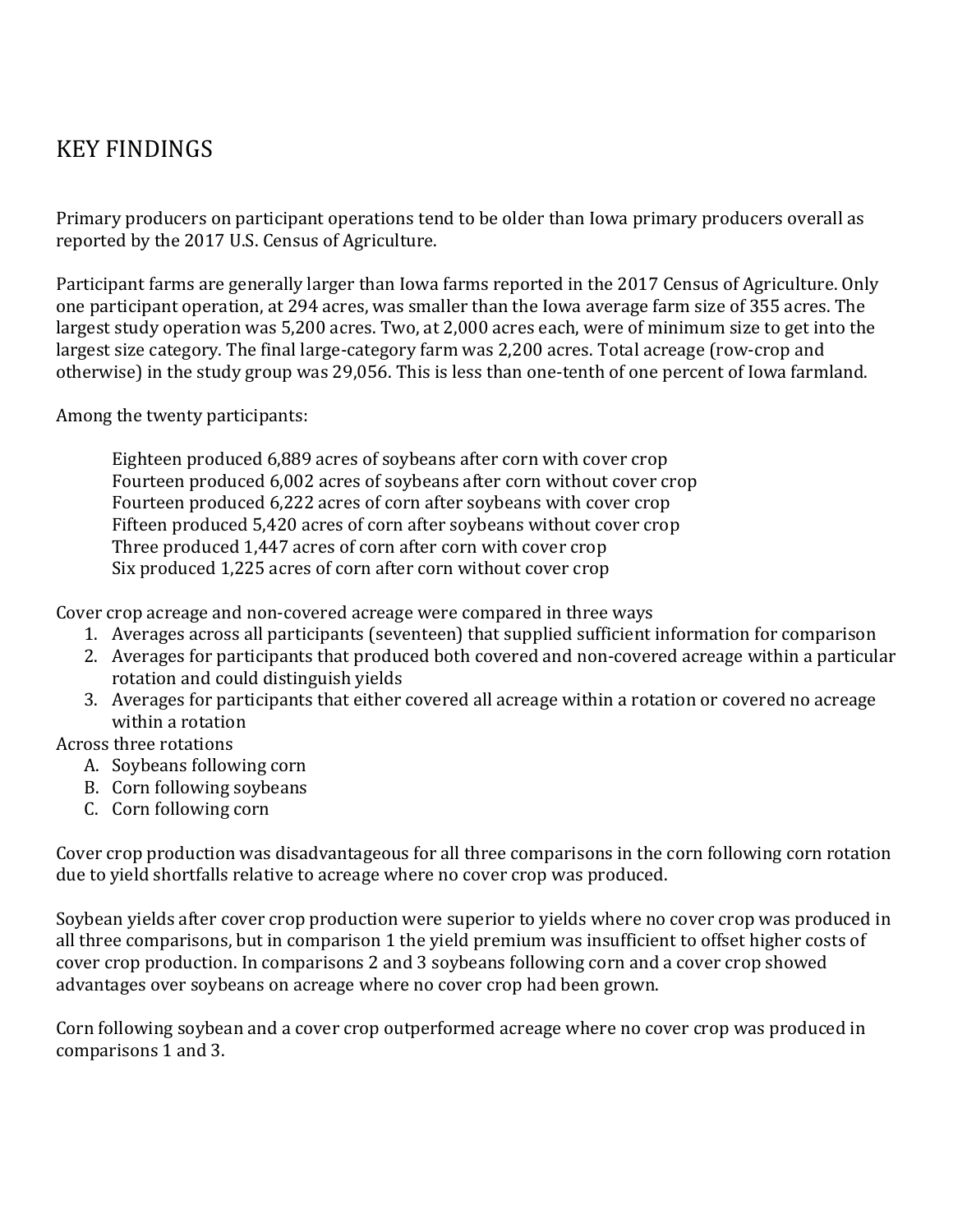For rotations A and B, crops following covers showed advantageously in two out of three comparisons for each rotation.

Total pesticide expenditures (herbicide, insecticide, and fungicide) were consistently lower for acreage following a cover crop relative to acreage where no cover crop had been grown. This relationship did not transfer consistently to pesticide application (sprayer) costs.

In nearly all comparisons where cover crop acreage was advantageous relative to acreage where no cover had been grown, total fertilizer expenditures were lower on the covered acreage.

The majority of otherwise eligible participants for comparison 2 could not be utilized because they did not provide differentiable yields for covered and non-covered acreage.

Five participants harvested cover crops from 560 acres in 2018. These harvests generated a net revenue of \$78,160 after harvest costs were paid. A sixth participant owns a cover crop seed sales and service business that contracts for 1700 acres of rye and oat seeds from cover crops. Nearly all of these participants indicated an interest in expanding their cover crop harvest operations.

Participants displayed a wide range of record keeping systems. These ranged from nearly one-third demonstrating no visible documentation to one-third utilizing computer-based accounting and agronomic information. The remainder were scattered between.

Better records appear to be correlated with more intense participation in conservation practices, but good records do not appear to be a function of operation scale.

Participants indicate that moving to no-till and strip-till generated savings of \$10-88 per acre relative to conventional tillage. These estimates tend to be higher for participants that are better able to account for them through quality record keeping systems. Estimated potential fuel and equipment savings range up to \$265 million annually on a statewide basis for Iowa.

Participant average nitrogen applications are significantly higher than the maximum return to nitrogen (MRTN)rates promoted by the Iowa nutrient reduction strategy. On average, reducing participant application rates to MRTN would result in increased returns of approximately \$6 per acre according to the online MRTN calculator at Iowa State University.

Five participants are regularly applying nitrogen to acreage going into beans.

Nearly half of manure users indicate they are gifted manure, barter for manure, or receive manure as a by-product from leasing livestock production facilities. Several others note that the price they pay for manure is substantially less than what they would pay for its potassium and phosphorus content. It appears that a lot of manure is being purchased and applied as free nitrogen.

While participants strive to treat rented land as owned land from a conservation perspective, they acknowledge that there is a reduced willingness to invest on the part of landlords. Additionally, as tenants how they manage land depends upon how much is paid in rent.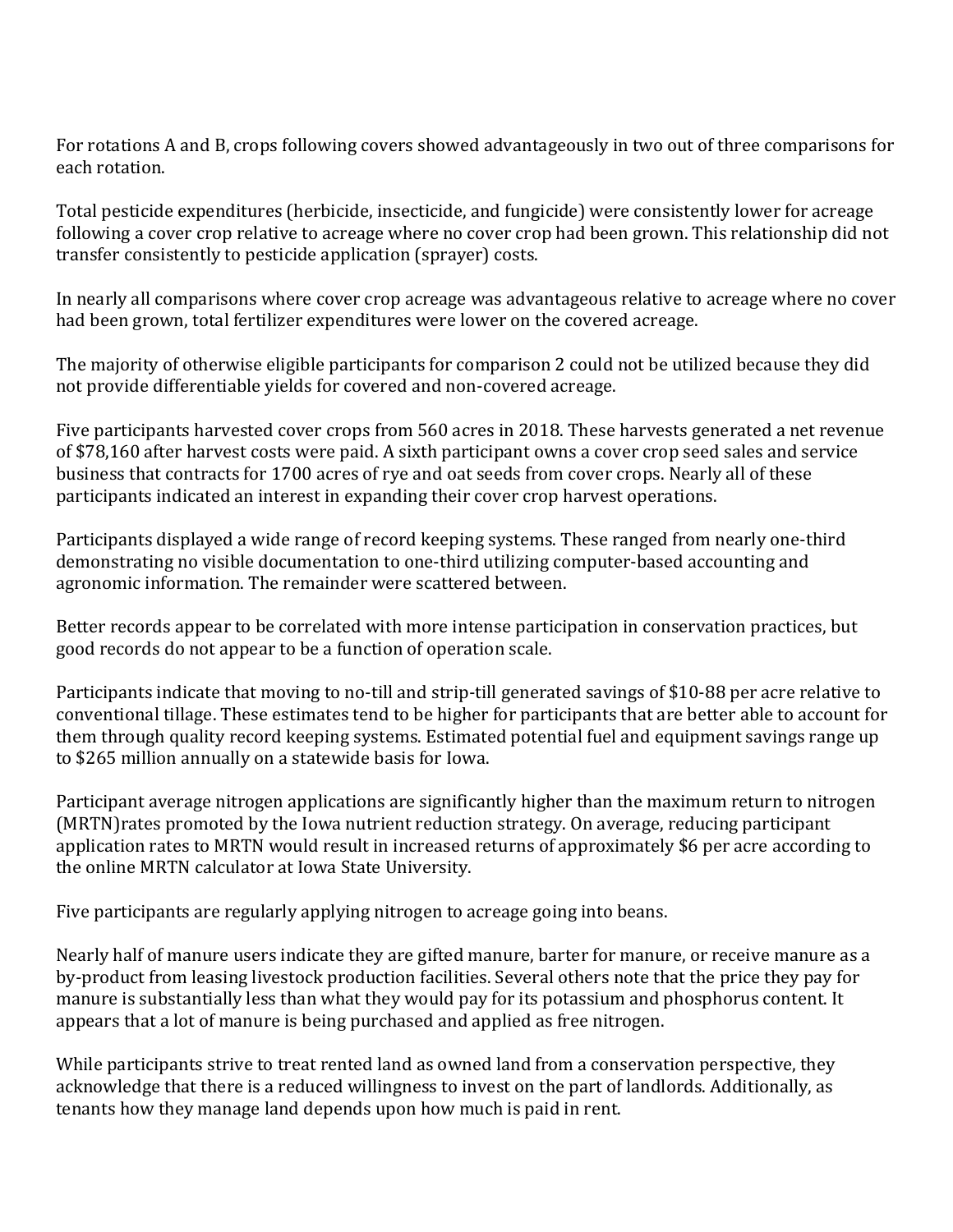While it is difficult to nail down the mechanism, it is clear that strong farm transition plans are conducive to maintaining conservation practices as a farm operation changes hands.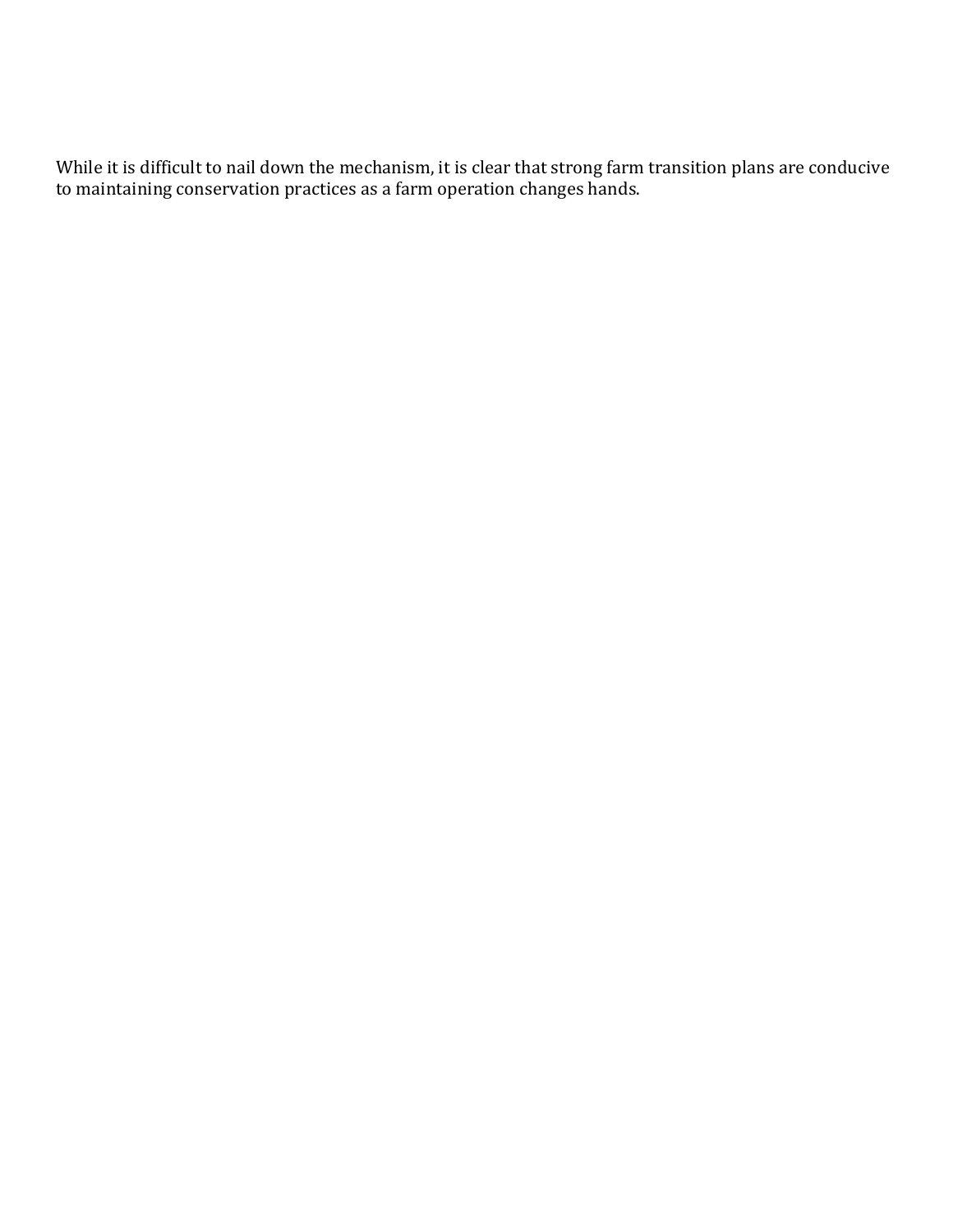# Table of Contents

| <b>INTRODUCTION</b>                                                                                                                                                                                                  | $\mathbf{1}$               |
|----------------------------------------------------------------------------------------------------------------------------------------------------------------------------------------------------------------------|----------------------------|
| PARTICIPANT SUMMARY                                                                                                                                                                                                  | 3                          |
| THREE COMPILATONS OF AVERAGE CROP ROTATION YIELDS AND COSTS<br><b>Averages Across All Participants</b><br><b>Selective Crop Rotation Comparisons OTHER ISSUES</b><br><b>Concluding Thoughts on Three Comparisons</b> | 7<br>8<br>10<br>16         |
| <b>HARVESTING COVER CROPS</b>                                                                                                                                                                                        | 17                         |
| <b>OTHER ISSUES</b><br><b>Cover Crop Issues and Record Keeping</b><br><b>Reduced Tillage</b><br>Diversification<br><b>Combining and Stacking Conservation Practices</b>                                              | 18<br>18<br>19<br>20<br>21 |
| <b>SUMMARY</b>                                                                                                                                                                                                       | 22                         |
| <b>CASE STUDY 1 - RECORD MANAGEMENT</b>                                                                                                                                                                              | 24                         |
| <b>CASE STUDY 2 - RISK MANAGEMENT</b>                                                                                                                                                                                | 31                         |
| CASE STUDY 3 - COVER CROPS AND MONETIZATION                                                                                                                                                                          | 37                         |
| <b>CASE STUDY 4 - REDUCED TILLAGE</b>                                                                                                                                                                                | 43                         |
| CASE STUDY 5 - NITROGEN MANAGEMENT                                                                                                                                                                                   | 47                         |
| CASE STUDY 6 - OWNERSHIP IMPACTS                                                                                                                                                                                     | 51                         |
| <b>CASE STUDY 7 - FARM TRANSITIONS</b>                                                                                                                                                                               | 53                         |
| <b>CASE STUDY 8 - WAYNE FREDERICKS</b>                                                                                                                                                                               | 56                         |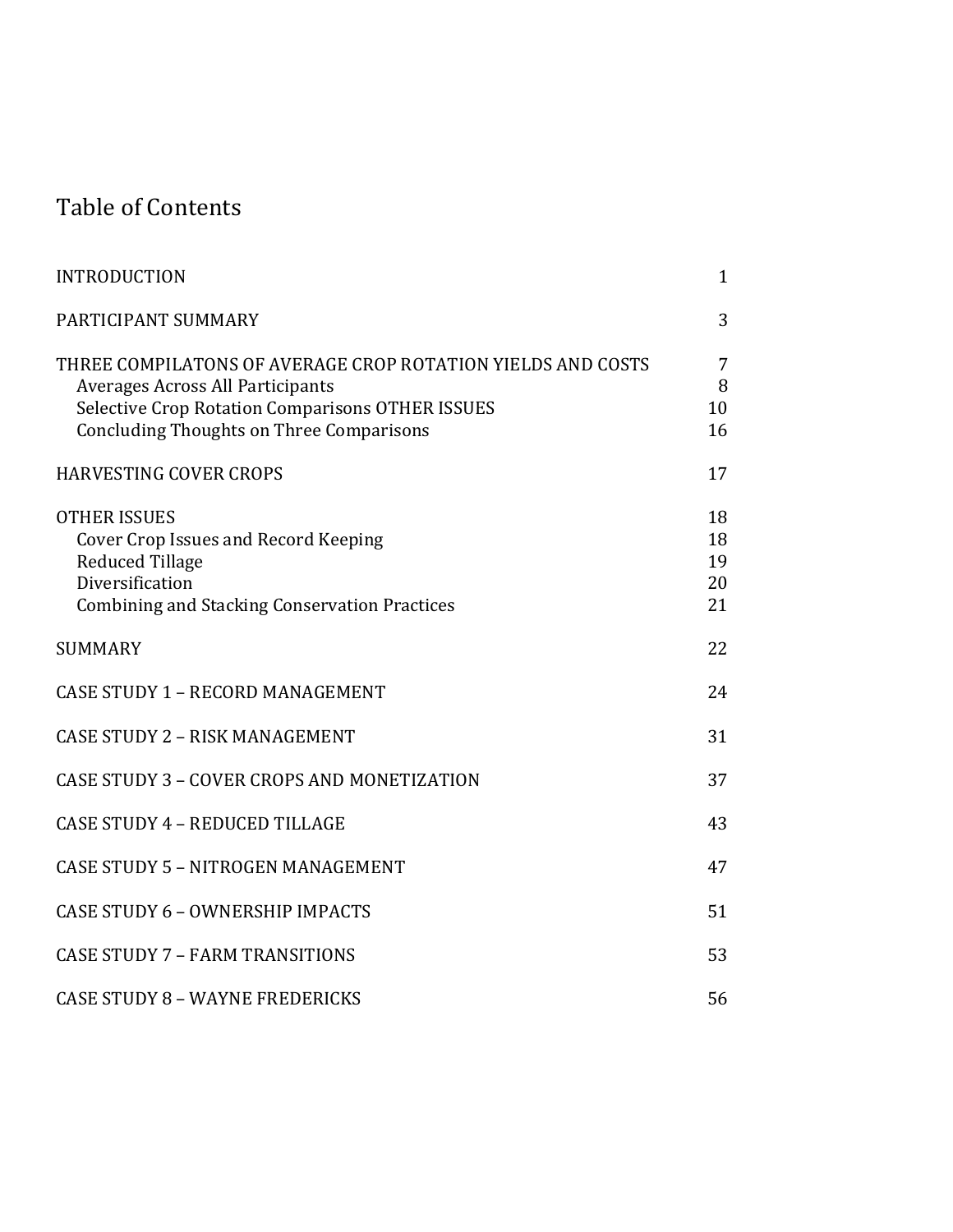# Introduction

Farm conservation is important to the long-term economic viability of all farm operators and farmland owners, all consumers of food and farm products, and all downstream consumers of water resources. The implications of farm conservation practices on production, soil health, food supply, and water quality receive substantial attention. The field-level costs of improving conservation practices at the farm level are also well substantiated. The enterprise-level and statewide savings that can result from significant implementation of conservation practices across an operation receive less attention. This report is the result of an investigation into the levels and significance of such savings through direct interviews and data collection with select Iowa conservation adopters.

The foundation of this investigation is a series of interviews with twenty Iowa farm operators known to have adopted conservation practices. The population of participants was identified – and their participation was arranged by – the Iowa Soybean Association's Environmental Programs and Services team.

Initial interviews were conducted from late February through early April of 2019. Each participant received an interview questionnaire and crop budget worksheets prior to committing to the process. Each participant who committed to the study agreed to and scheduled an initial interview covering

- General farm information
- Specific cropping and conservation practices, costs, and outputs for the most recent available year or rotation
- Farm lifecycle and succession information

Interviews and crop budgets focused on the 2018 cropping year defined as the period following 2017 crop harvest through 2018 crop harvest. Where cover crops were planted, the cover was planted in fall 2017 and terminated in 2018 before or shortly after the 2018 (budgeted) crop was planted. The goal was to provide a snapshot of crop costs and outcomes for corn and soybeans following cover crops relative to crop costs and outcomes for corn and soybeans not following cover crops. The second years of six twoyear crop rotations were considered:

Soybeans after corn with cover crop Soybeans after corn without cover crop Corn after soybeans with cover crop Corn after soybeans without cover crop Corn after corn with cover crop Corn after corn without cover crop

Following summarization and review of initial results, staff from the Iowa Soybean Association and Regional Strategic, Ltd. selected nine participants for follow-up interviews. Eight of these participants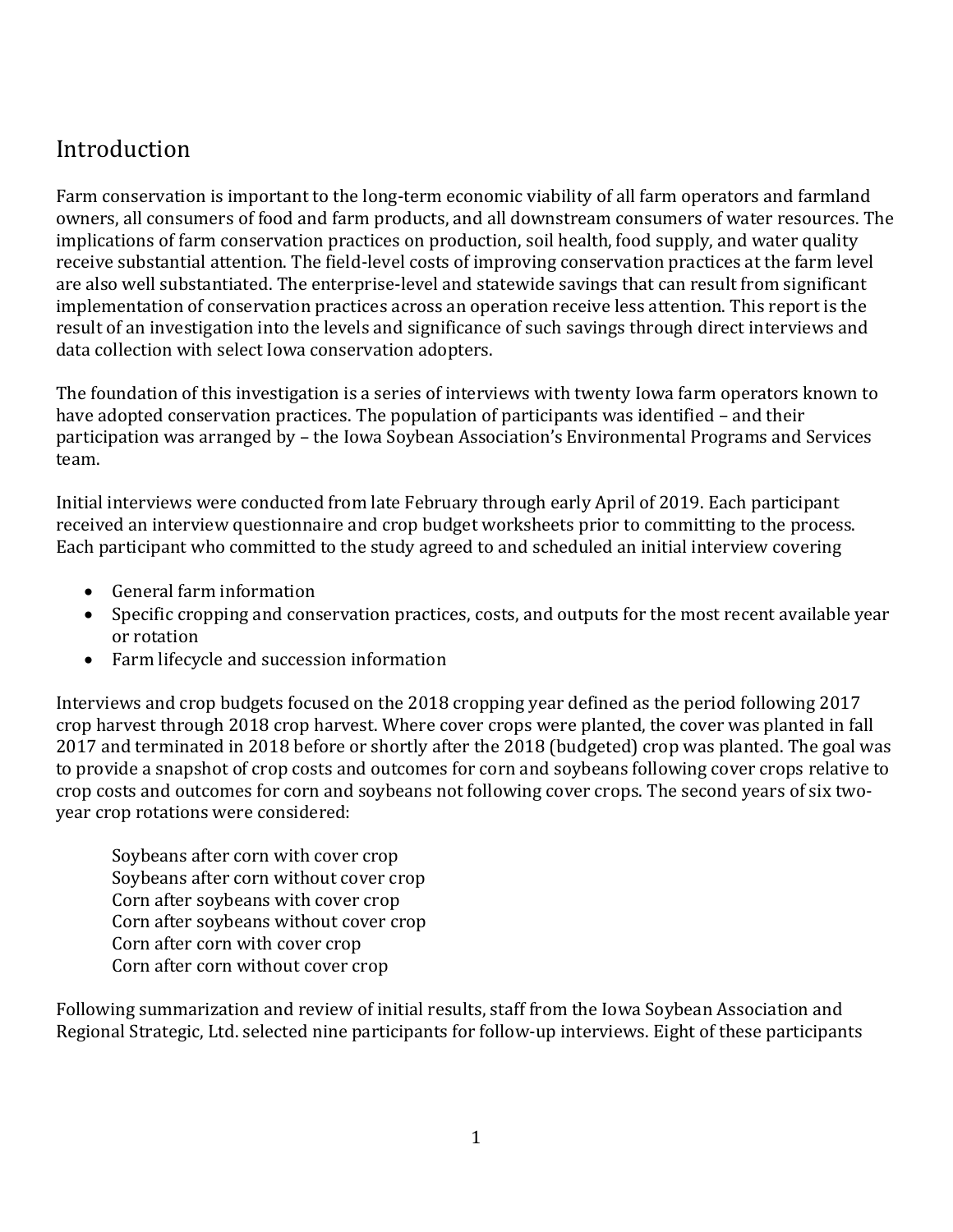scheduled follow-up interviews. These additional interviews support a series of eight case studies included in this report.

This report provides summaries of participant characteristics and findings from the initial interviews. Additionally, seven topical case studies address the following topics:

- 1. Records management and information systems
- 2. Risk management
- 3. Cover crop valuation and monetization
- 4. Reduced tillage
- 5. Nutrient management
- 6. Ownership impacts
- 7. Transitions

An eighth case study focuses on Wayne Fredericks' farm operation, record management, and conservation profile.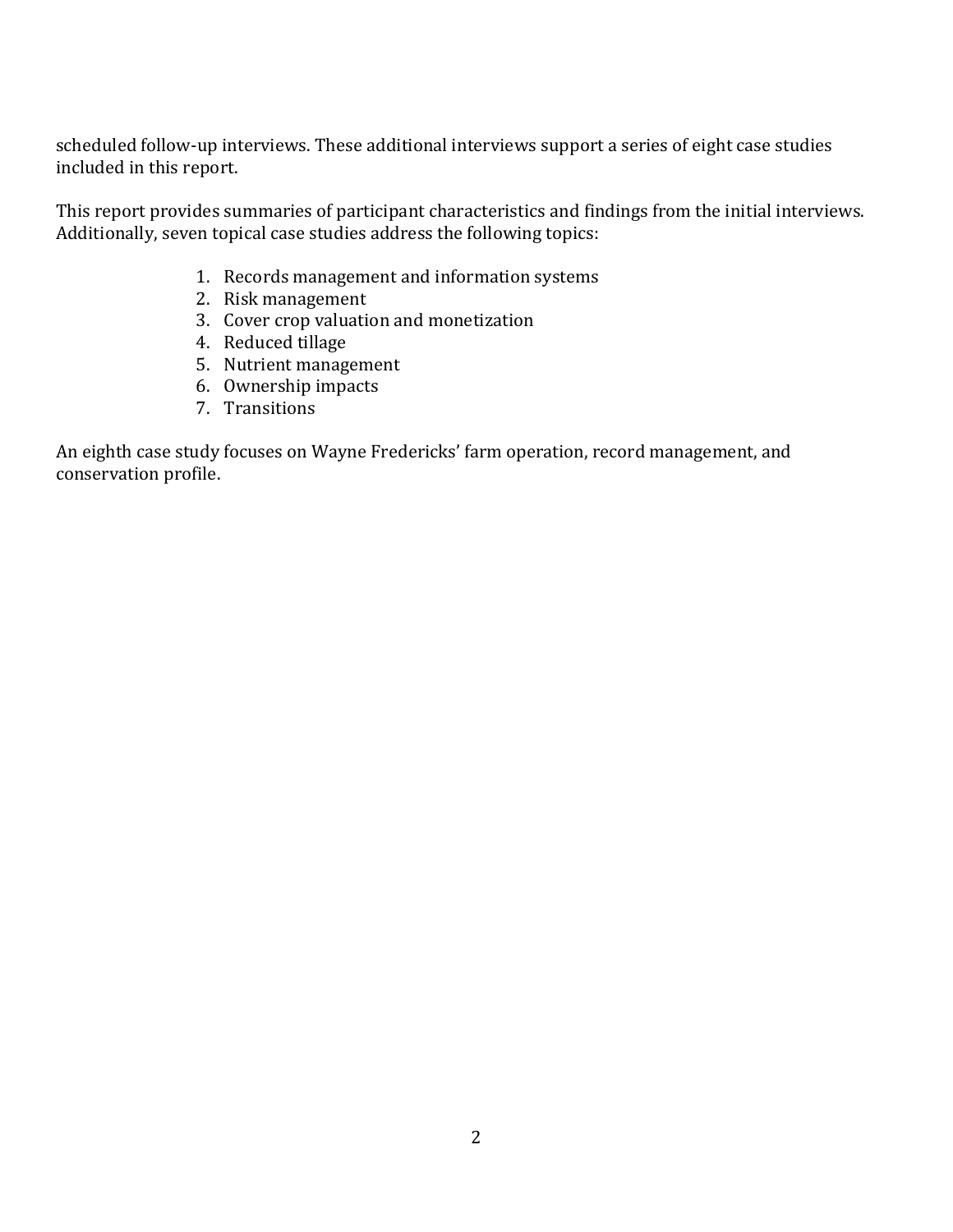### Participant Summary

In February and March of 2019, the Iowa Soybean Association selected twenty farm operators to be interviewed for this investigation. Selection was not random. Operators selected represent a subset of the farm operator population that maintains high visibility in conservation discussions, events, and organizations related to Iowa agriculture. Figure 1 shows the distribution of participants by county in Iowa (removed to ensure participant anonymity).

Table 1 and Figure 2 show the age distribution of the principal producers<sup>1</sup> involved in participant's operations compared with a distribution of principal producers from the 2017 Census of Agriculture for Iowa. Study participants' principal producers are generally older than Iowa farmers.<sup>2</sup>

Five principal producers (all 65 years or more in age) reported joint decision-making. Two of these reported a partner of the same generation (a wife and a brother). One reported a wife and children. One, sons of the next generation (45-54) and a younger nephew (25). One reported a son (35). In the 3 cases where children were noted, it was a son of the principal producer who participated in the interview.

| <b>Age of Principal</b><br>Producer | 2017 Census of<br><b>Agriculture</b> |         |               | <b>Study Participants</b> |
|-------------------------------------|--------------------------------------|---------|---------------|---------------------------|
|                                     | <b>Number</b>                        | Percent | <b>Number</b> | Percent                   |
| <b>Under 25 years</b>               | 859                                  | 0.74    | 0             | 0.00                      |
| 25-34 years                         | 8,093                                | 7.00    | 0             | 0.00                      |
| 35-44 years                         | 12,708                               | 10.99   | 2             | 10.00                     |
| 45-54 years                         | 19,040                               | 16.47   | 4             | 20.00                     |
| 55-64 years                         | 34,387                               | 29.74   | 3             | 15.00                     |
| 65-74 years                         | 25,433                               | 22.00   | 10            | 50.00                     |
| 75 years and over                   | 15,110                               | 13.07   | 1             | 5.00                      |

TABLE 1: Age of Principal Producers

<sup>&</sup>lt;sup>1</sup> "Principal producer" refers to the active operator controlling the largest share of land, equipment, and production on the participant farm operation.

<sup>&</sup>lt;sup>2</sup> This table compares principal producers in participant operations in order to get a direct comparison to 2017 Census of Agriculture data. At least one participant interview was with an operator under 35, but he was in partnership with his father.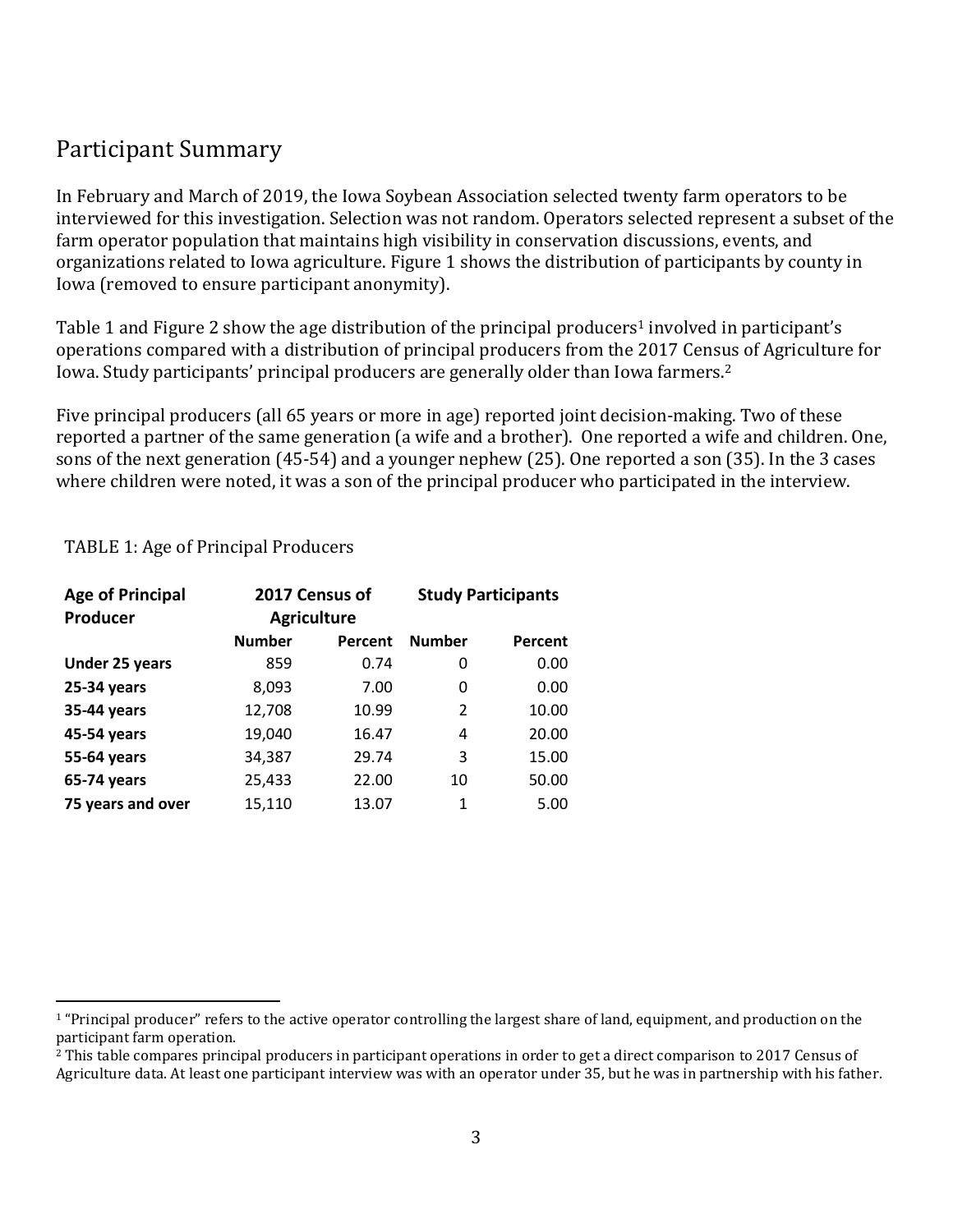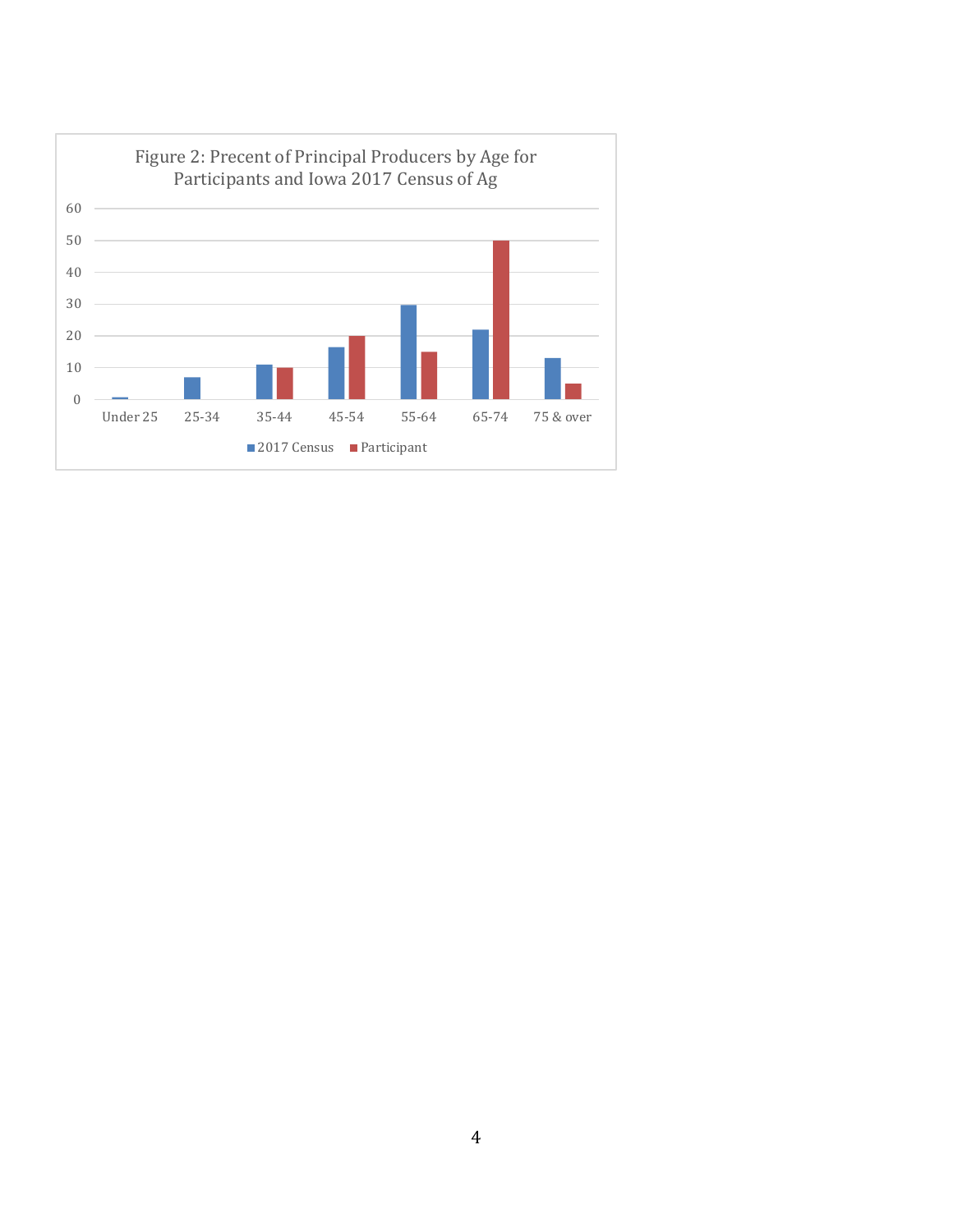Given the age distribution of participants' principal producers, it is not surprising that farm operation transition is a concern for several study participants:

- Seven report no transition plan (37% of participant acreage)
- Three report that the current transition is to the current principal producer meaning the farm is transitioning from non-operating owners (retired operators and/or estates) to the current principal producer (7.9% of participant acreage)
- Nine report a plan to move from the current principal producer to members of a younger generation (48.5% of participant acreage)
- One reports the farm is a corporation owned by the family (6.6% of participant acreage)

| <b>Farms by Size</b><br>(acres) | 2017 Census of<br><b>Agriculture</b> |         | <b>Study Participants</b> |         |  |
|---------------------------------|--------------------------------------|---------|---------------------------|---------|--|
|                                 | <b>Number</b>                        | Percent | <b>Number</b>             | Percent |  |
| 1-9 acres                       | 9,120                                | 10.59   | 0                         | 0.00    |  |
| 10-49 acres                     | 18,183                               | 21.12   | 0                         | 0.00    |  |
| 50-179 acres                    | 20,831                               | 24.19   | 0                         | 0.00    |  |
| 180-499 acres                   | 19,172                               | 22.27   | 1                         | 5.00    |  |
| 500-999 acres                   | 10,381                               | 12.06   | 9                         | 45.00   |  |
| 1,000-1,999 acres               | 6,525                                | 7.58    | 6                         | 30.00   |  |
| 2,000 acres or more             | 1,892                                | 2.20    | 4                         | 20.00   |  |

#### TABLE 2: Study Participant Farm Size

Table 2 shows the distribution of study participants by farm size in acres compared to all farms in the 2017 Census of Agriculture for Iowa. Like the distribution of principal producer age, study operation size distribution is skewed towards larger farms relative to Iowa all farms. Figure 3 provides a visual interpretation of this distribution.

Only one participant, at 294 acres, was smaller than the Iowa average farm size of 355 acres. The largest study operation was 5,200 acres. Two, at 2,000 acres each, were of minimum size to get into the largest size category. The final large-category farm was 2,200 acres. Total acreage in the study group was 29,056. This is less than one-tenth of one percent of Iowa farmland.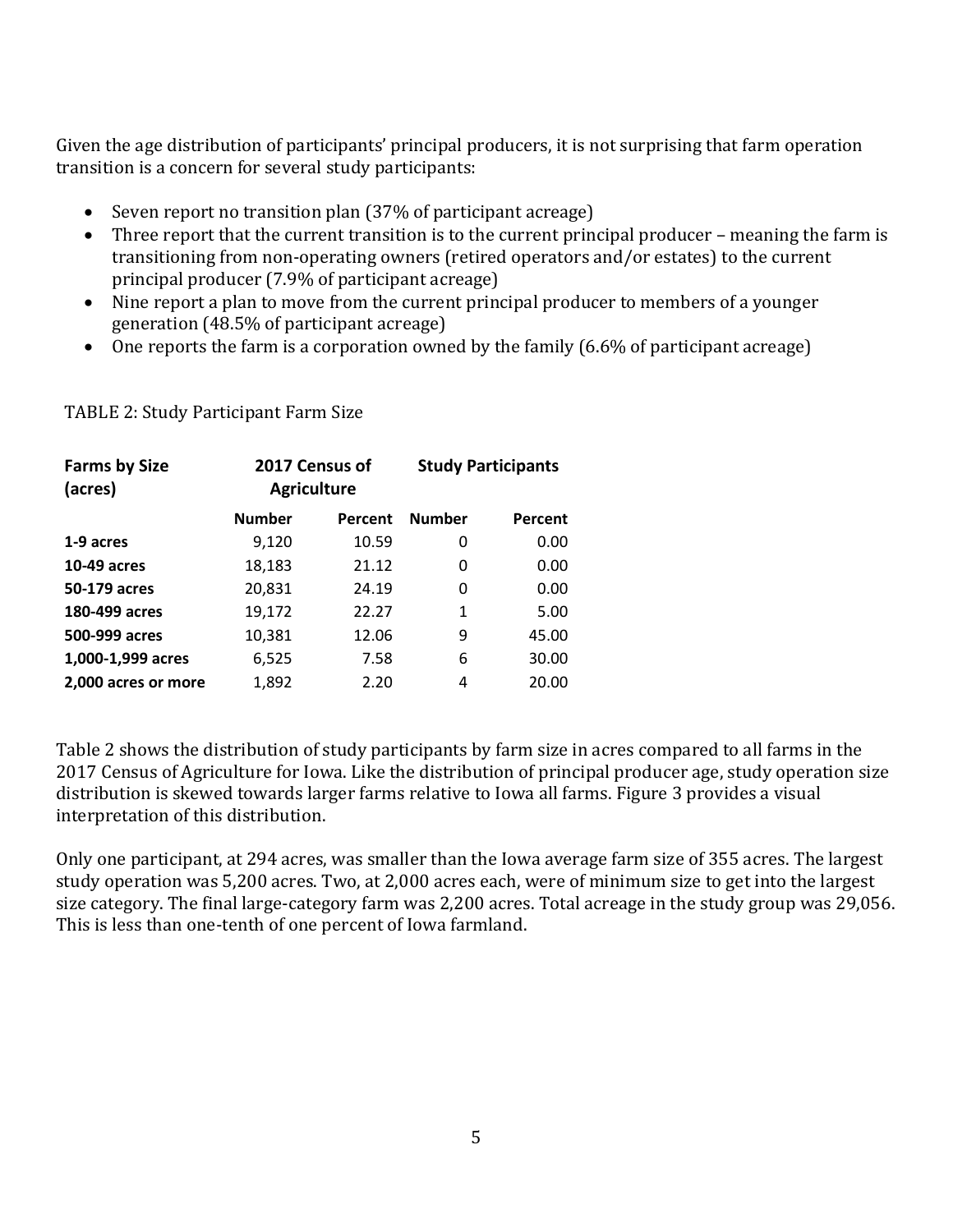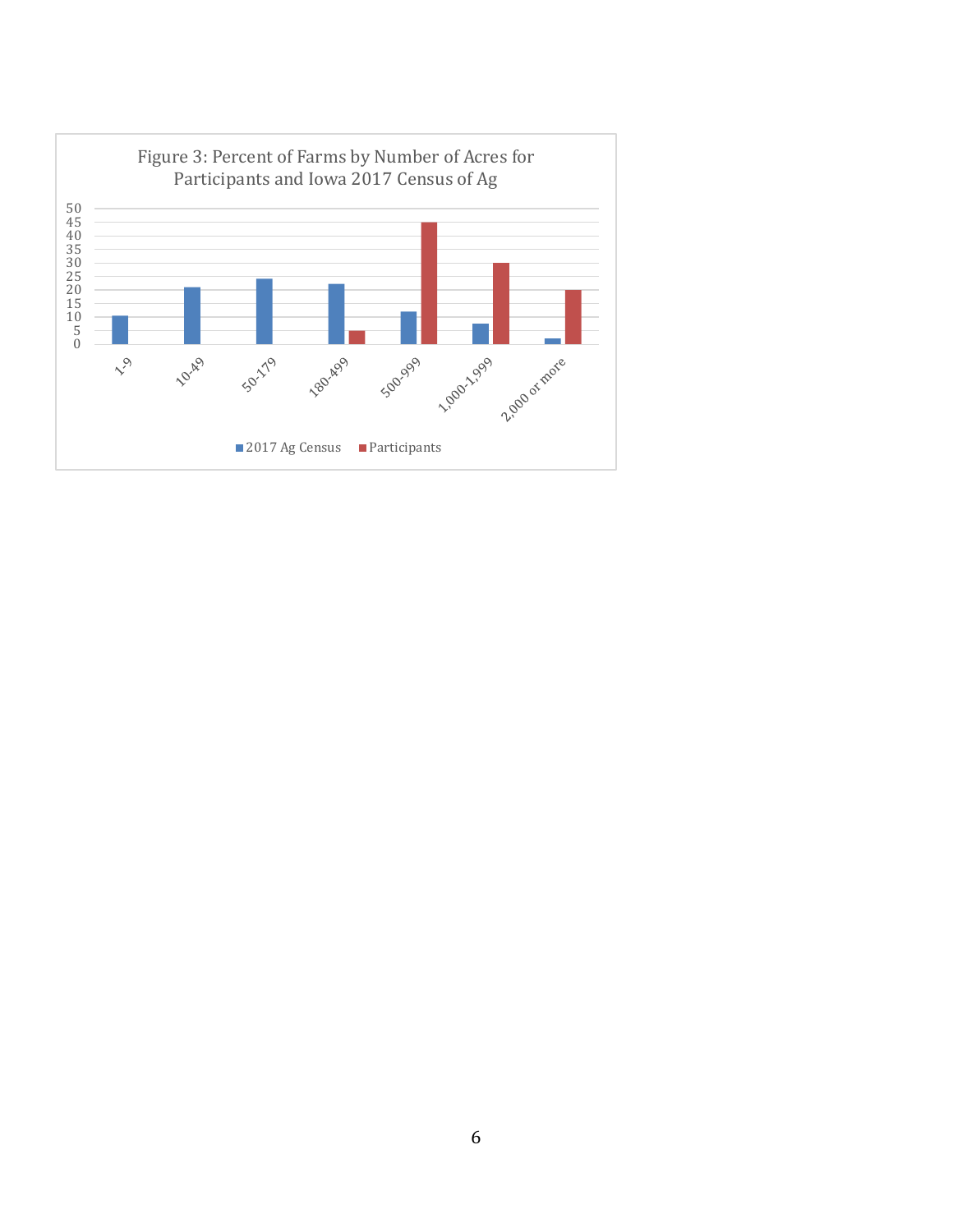# Three Compilations of Average Crop Rotation Yields and Costs

Tables 3, 6, and 7 present three compilations of production cost and yield information across the participant population. The three tables were all constructed by calculating average yields and production costs per acre across three subsets of the twenty study participants.

- Table 3 provides averages across seventeen interview participants who provided both production practice activities and out-of-pocket input expenditure information
- Table 6 provides averages only for participants who planted into both covered ground and noncovered ground for any given rotation
- Table 7 provides averages for participants who either covered all their row-crop acreage or covered none of their acreage in any given rotation

Each of the tables was produced by averaging participant reported costs over reported acres. Participants were asked to provide a descriptive narrative of their operations and to provide cropping budgets by crop, rotation, and the cultivation of a cover crop. Wherever necessary, gaps in operator knowledge about specific field-level costs were augmented with benchmark data from Iowa State University's *2018 Iowa Farm Custom Rate Survey*. <sup>3</sup> Every participant relied at least partially on Iowa State University survey estimates for practice costs.

Among the twenty participants:

Eighteen produced 6,889 acres of soybeans after corn with cover crop Fourteen produced 6,002 acres of soybeans after corn without cover crop Fourteen produced 6,222 acres of corn after soybeans with cover crop Fifteen produced 5,420 acres of corn after soybeans without cover crop Three produced 1,447 acres of corn after corn with cover crop Six produced 1,225 acres of corn after corn without cover crop

For the purposes of this investigation, the most important data provided was pre-harvest practices<sup>4</sup> (how many activities happened in the field) and cover crop establishment and harvest yield information. Preharvest costs include the costs of establishing and terminating cover crops, savings from reduced tillage, savings on fertilizer, herbicides, and pesticides that can be attributable to cropping practices, and increases or decreases in yield (revenue) that may be attributable to cropping practices.

<sup>3</sup> Available at

[https://www.extension.iastate.edu/hancock/sites/www.extension.iastate.edu/files/hancock/2018\\_CustomRateSurvey.pdf](https://www.extension.iastate.edu/hancock/sites/www.extension.iastate.edu/files/hancock/2018_CustomRateSurvey.pdf) <sup>4</sup> The 2018 crop year was defined as the period from 2017 harvest through 2018 harvest. Fall tillage, fertilization, and other activities that occurred following 2017 harvest are considered pre-harvest practices for the 2018 crop year. Fall tillage, fertilization, and other practices that occurred following the 2018 harvest are considered as pre-harvest activities for the 2019 crop year.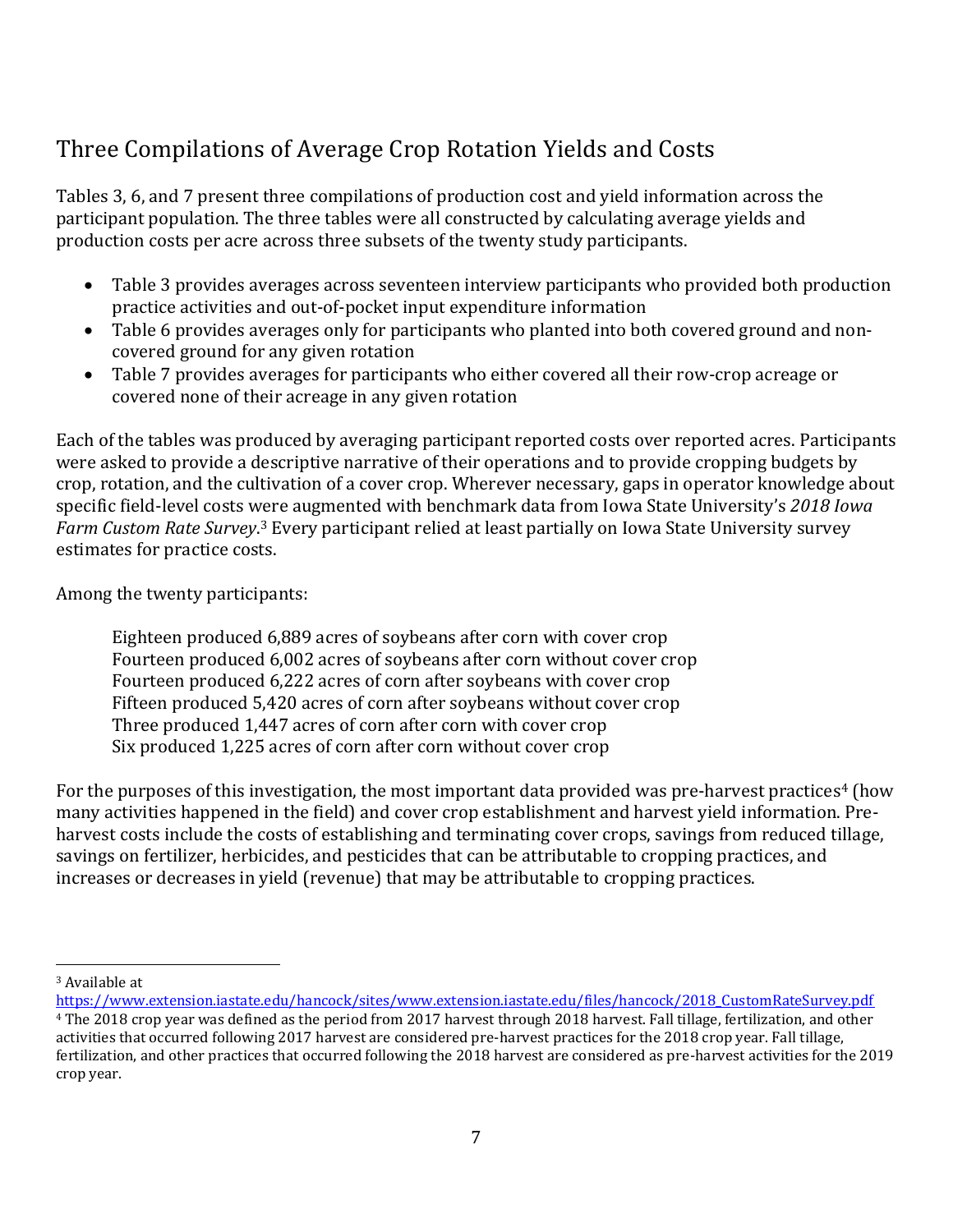Other than minimal cost differentials due to yield, primary-crop harvest cost data does not directly reflect the costs or savings from conservation practices. Sales cost information reflects marketing choices rather than production practices. Interest and insurance reflect finance choices and risk allocation. These differences are much less likely to be attributable to cropping practices.

#### Averages Across All Participants

Table 3 shows rotation averages for pre-harvest operating and cover crop production costs across the acreage of all participants that provided both operational practice and out-of-pocket expense information. The table provides information on a per-acre basis. In most cases, it is assumed that a particular application or treatment was carried out in a single pass across the field. In the cases of spraying (both ground and aerial), the number of passes (spray events) was included as a separate line in addition to average overall practice cost per acre. This reflects the reality that spraying regularly happens multiple times per season. It also reflects an interest in whether cover crop practices consistently affect spraying activity.

It is important to note that the data in Table 3 cannot be interpreted as head-to-head comparisons. There are different practices and management information systems across the seventeen participants in the comparison. It is possible that participants growing cover crops are better managers than those that do not or vice versa. There is no way within the data to determine the allocation of high-quality land to one practice relative to another. Differences in Table 3 may be due to general participant practices or land selection rather than the implementation of a cover crop. There are, however, some interesting observations to be made with respect to Table 3.

Yields and yield expectations (lines 2 and 3) were similar for cover and non-cover crops in beans following corn and corn following beans. Average yields in both situations favored crops following cover crops (0.5 bushel per acre premium on beans following corn and a cover and 2.2 bushels per acre premium on corn following beans and a cover). The yield premium on soybeans following a cover crop would not be sufficient to offset higher costs even after taking reported cover crop subsidies into account (line 26). The 2.2-bushel yield premium on corn following beans with a cover crop would be sufficient to offset increased costs at corn market prices of \$3.37 per bushel with average reported cover crop subsidies of \$7.85 per acre (line 26).

For corn following corn, however, average participants' yield goal was 6.7 bushel per acre lower when a cover crop was planted. Actual reported yields showed an average 44.9 bushel per acre shortfall where a cover crop was established between corn-on-corn crops relative to the uncovered rotation. While the covered rotation showed a \$36.56 input-cost advantage after accounting for the average cover crop subsidy of \$15.81, this would not offset the yield shortfall at any sustainable market price.

These findings are for a single crop year and a select group of participants. They do not carry the weight that results of multiple-year randomized strip trials over a larger population would carry. Nevertheless,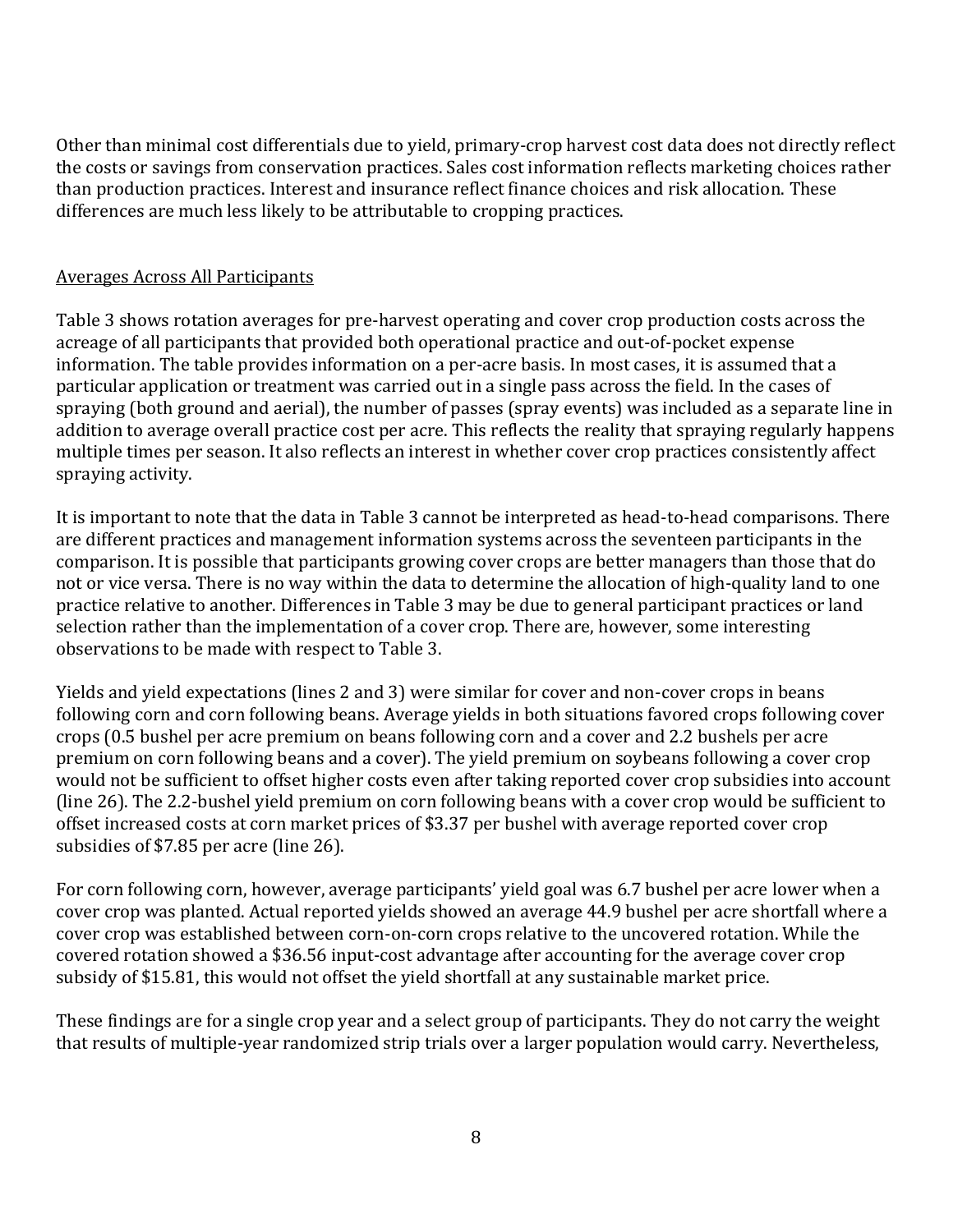they are important because risks to regular summer crops are a significant factor in decisions to establish a cover crop.

Table 3: Production practice and cost for all participants providing budget information

|                |                                                                      | Beans After Corn |        | Corn after Beans |        | Corn after Corn |        |
|----------------|----------------------------------------------------------------------|------------------|--------|------------------|--------|-----------------|--------|
|                |                                                                      | and              | and No | and              | and No | and             | and No |
| Row            |                                                                      | Cover            | Cover  | Cover            | Cover  | Cover           | Cover  |
| $\mathbf{1}$   | Acres                                                                | 5638.6           | 5577.0 | 5642.2           | 4370.0 | 1222.0          | 525.0  |
| 2              | Yield goal (bu./acre)                                                | 61.0             | 62.5   | 212.6            | 211.8  | 200.3           | 207.0  |
| 3              | Actual yield (bu./acre)                                              | 59.1             | 58.6   | 209.0            | 206.8  | 166.9           | 211.8  |
| $\overline{4}$ | Actual yield as percent of goal                                      | 96.9             | 93.7   | 98.3             | 97.6   | 83.3            | 102.3  |
| 5              | Chisel plow pass cost (\$/acre)                                      | 0.00             | 0.32   | 0.00             | 0.00   | 0.00            | 13.00  |
| 6              | Field cultivate pass cost (\$/acre)                                  | 0.00             | 0.26   | 1.57             | 0.50   | 0.00            | 6.86   |
| $\overline{7}$ | NH3 application cost (\$/acre)                                       | 0.00             | 0.00   | 1.04             | 0.89   | 0.00            | 1.05   |
| 8              | Strip-till pass cost (\$/acre)                                       | 0.67             | 0.00   | 6.21             | 5.10   | 12.28           | 1.47   |
| 9              | Side dress pass cost (\$/acre)                                       | 0.00             | 0.00   | 5.26             | 4.01   | 1.91            | 3.89   |
| 10             | Fertilizer pass Cost (\$/acre)                                       | 0.00             | 0.18   | 1.00             | 1.41   | 0.00            | 4.06   |
| 11             | Other tillage pass cost (\$/acre)                                    | 0.93             | 0.62   | 0.00             | 0.75   | 0.00            | 9.19   |
| 12             | Plant cost (\$/acre)                                                 | 18.64            | 18.14  | 19.16            | 18.56  | 13.24           | 19.26  |
| 13             | Number of ground spray passes                                        | 2.50             | 2.49   | 1.77             | 1.62   | 2.95            | 2.00   |
| 14             | Ground spray costs (\$/acre)                                         | 15.65            | 16.07  | 10.55            | 10.02  | 14.53           | 13.75  |
| 15             | Number of aerial spray passes                                        | 0.25             | 0.10   | 0.31             | 0.35   | 0.00            | 0.25   |
| 16             | Aerial spray costs (\$/acre)                                         | 2.86             | 1.08   | 3.00             | 3.70   | 0.00            | 3.24   |
| 17             | Seed (\$/acre)                                                       | 62.86            | 61.38  | 96.95            | 98.91  | 111.16          | 114.66 |
| 18             | Fertilizer: All (\$/acre)<br>Herbicide, insecticide & fungicide: All | 40.16            | 36.13  | 103.79           | 109.20 | 90.34           | 92.18  |
| 19             | $(\frac{$}{\sqrt{3}})$                                               | 41.76            | 44.85  | 40.33            | 45.39  | 42.18           | 49.79  |
| 20             | Reported costs prior to cover costs (\$/acre)                        | 186.28           | 181.61 | 290.92           | 300.42 | 288.59          | 334.65 |
| 21             | Cover Crop: Seed (\$/acre)                                           | 11.19            | 0.00   | 11.76            | 0.00   | 14.52           | 0.00   |
| 22             | Cover Crop: Plant (\$/acre)                                          | 10.85            | 0.00   | 10.83            | 0.00   | 7.93            | 0.00   |
| 23             | Cover Crop: Termination (\$/acre)                                    | 1.36             | 0.00   | 2.15             | 0.00   | 2.86            | 0.00   |
| 24             | Reported costs with cover costs (\$/acre)                            | 209.68           | 181.61 | 315.67           | 300.42 | 313.90          | 334.65 |
| 25             | Reported cover subsidies (\$/acre)                                   | 10.19            |        | 7.85             |        | 15.81           |        |
| 26             | Net reported costs (\$/acre)                                         | 198.96           | 181.61 | 307.82           | 300.42 | 298.09          | 334.65 |

It is also notable that average reported production costs prior to cover crop establishment costs for both corn rotations were notably lower on covered ground (line 20). The bulk of these savings were in average costs for seed, fertilizer, and herbicide, insecticide, and fungicide (lines 17-19).

Average pesticide (total herbicide, insecticide, and fungicide) expenditures were lower for cover crop acreage than for uncovered acreage in all rotations in Table 3. Costs and differences are shown in Table 4.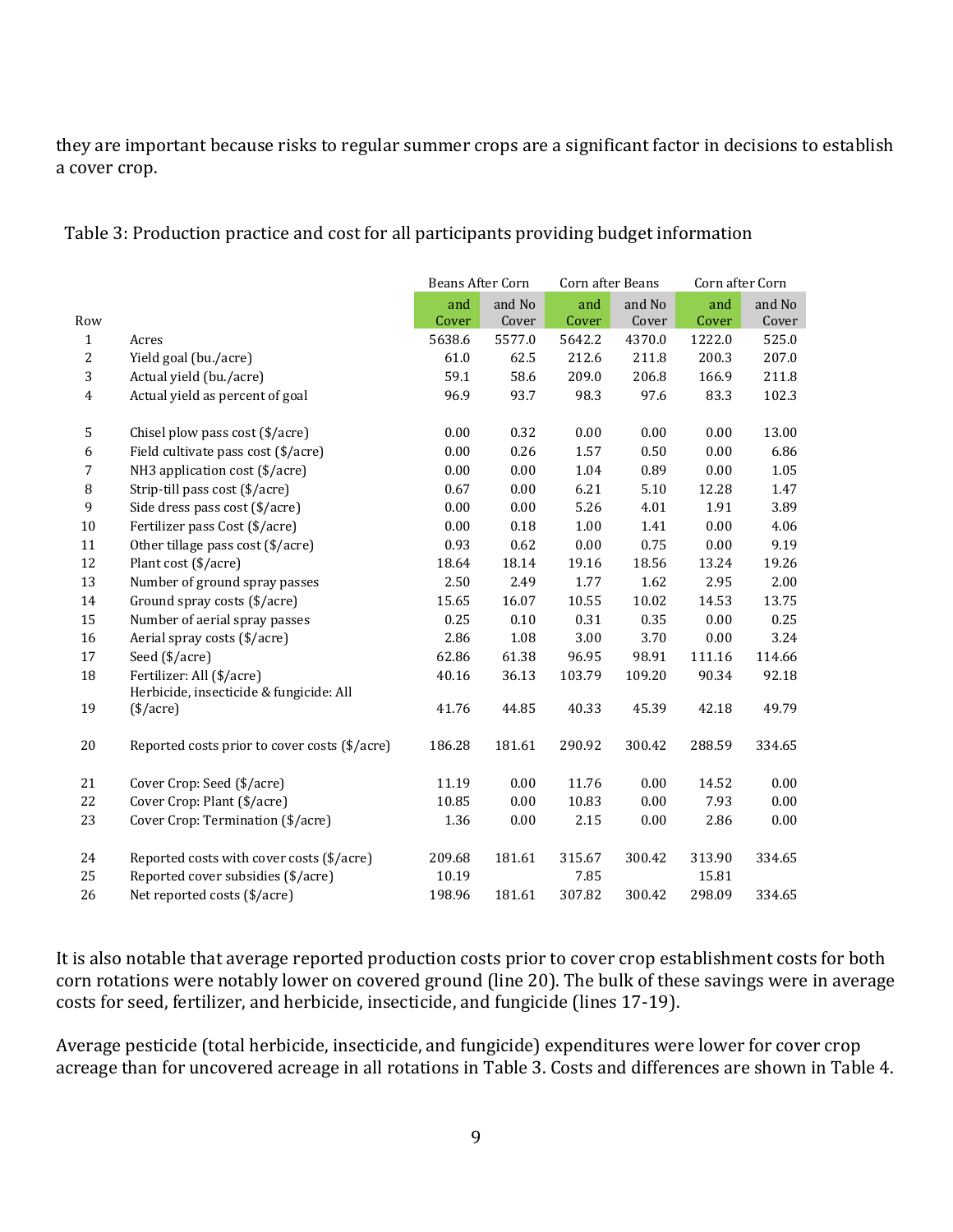Although average pesticide material costs were lower on covered acreage for all rotations when averaging all participants, this relationship is not consistently seen when averaging subsets of participants in Tables 6 and 7 below.

Table 4: Total reported herbicide, insecticide, and fungicide material cost (\$/acre) comparison for acreage with and without cover crops

|                        | Cover | No cover | Cover savings |
|------------------------|-------|----------|---------------|
| Soybean following corn | 41.76 | 44.85    | 3.09          |
| Corn following soybean | 40.33 | 45.39    | 5.06          |
| Corn following corn    | 42.18 | 49.79    | 7.60          |

Consistently lower pesticide costs were not reflected in application (sprayer) costs. Sprayer costs were higher for covered land in the soybeans following corn rotation but lower for both corn following soybeans and corn following corn. Table 5 shows combined pesticide material and sprayer costs by rotation and advantages for acreage with a cover crop.

Table 5: Total reported herbicide, insecticide, and fungicide material and sprayer cost (\$/acre) comparison for acreage with and without cover crops

|                        | Cover | No cover | Cover savings |
|------------------------|-------|----------|---------------|
| Soybean following corn | 60.27 | 62.00    | 1.73          |
| Corn following soybean | 53.88 | 59.12    | 5.23          |
| Corn following corn    | 56.72 | 66.78    | 10.06         |

Cover crop subsidies (row 25) were substantially less than the cost of producing cover crops (rows 21- 23) on average. Participants in this comparison reported cover crop subsidies ranging from \$0 to \$25.38 per acre. Three participants did not engage in cover cropping for the 2018 crop year. Ten reported average cover crop subsidies of less than \$10 per acre, and three of these reported no subsidies at all.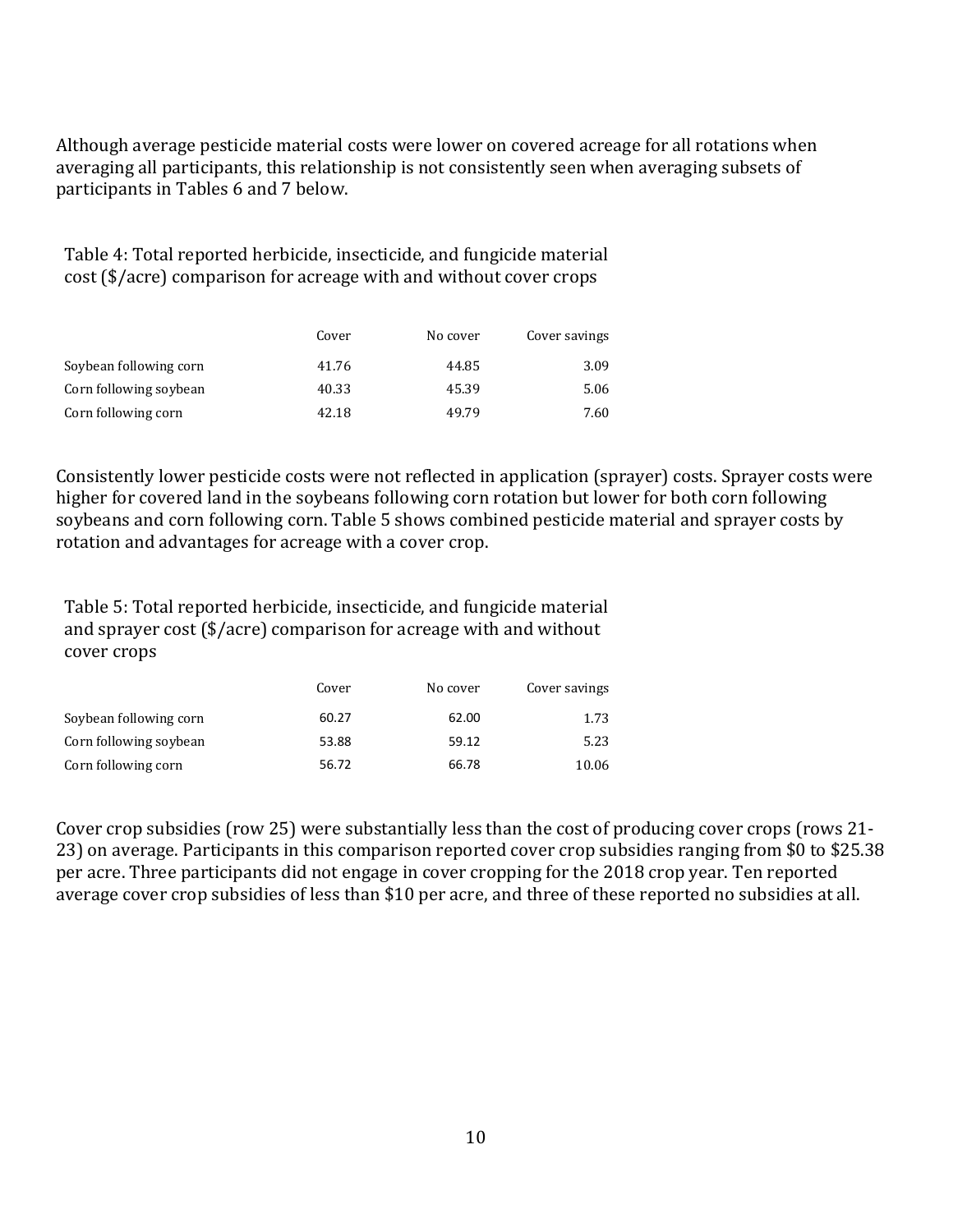#### Selective Crop Rotation Comparisons

As noted above, the comparison of overall participant averages does not account for differences that may exist in operation management, land allocation, or other factors. Cover crop producers self-select. Individuals that feel comfortable with the risks and returns available in the presence of cover crops will chose to produce them. Individuals that are uncomfortable with respect to the associated risks and returns will chose not to. Individual comfort levels and selection decisions may reflect past success, management expertise and/or confidence, quality of land available, etc. All these factors affect the choice to produce covers, and those selective choices almost certainly affect the average yield and production cost information presented in Table 3.

To expand on overall averages, two additional comparisons are provided here. Attempting to get beyond operator qualifications, Table 6 provides a comparison between covered and non-covered rotations among participants that had both covered and non-covered crops within any specific rotation. Table 7 compares covered and non-covered rotations between participants that either covered all their row-crop acreage or covered none of their row-crop acreage within a particular crop rotation

The seventeen participants whose averages are compared in Table 3 included:

- Three participants planting cover crops on all their row-crop acreage
- Three participants not planting cover crops at all
- Ten participants with soybeans following corn both with and without cover crops
- Eight participants with corn following soybeans both with and without cover crops
- One participant with corn following corn both with and without cover crops

A total of eleven participants provide situations where we can directly compare a given crop in a given rotation both following and not following a cover crop. Of these, only four participants with six rotations had records that allowed participants to distinguish yields between their cover crop land and their noncover crop land:

- Two participants with beans following corn
- Three participants with corn following beans
- One participant with corn following corn

Table 6 replicates Table 3 with data from only these four participants. Table 6 eliminates some of the selfselection effects that undoubtedly affect the averages in Table 3. Each participant in the averages presented in Table 6 produce both covered and non-covered crops for each rotation in which they are included. This should substantially reduce the effects of management ability between averages for crops that follow a cover crop and crops that do not.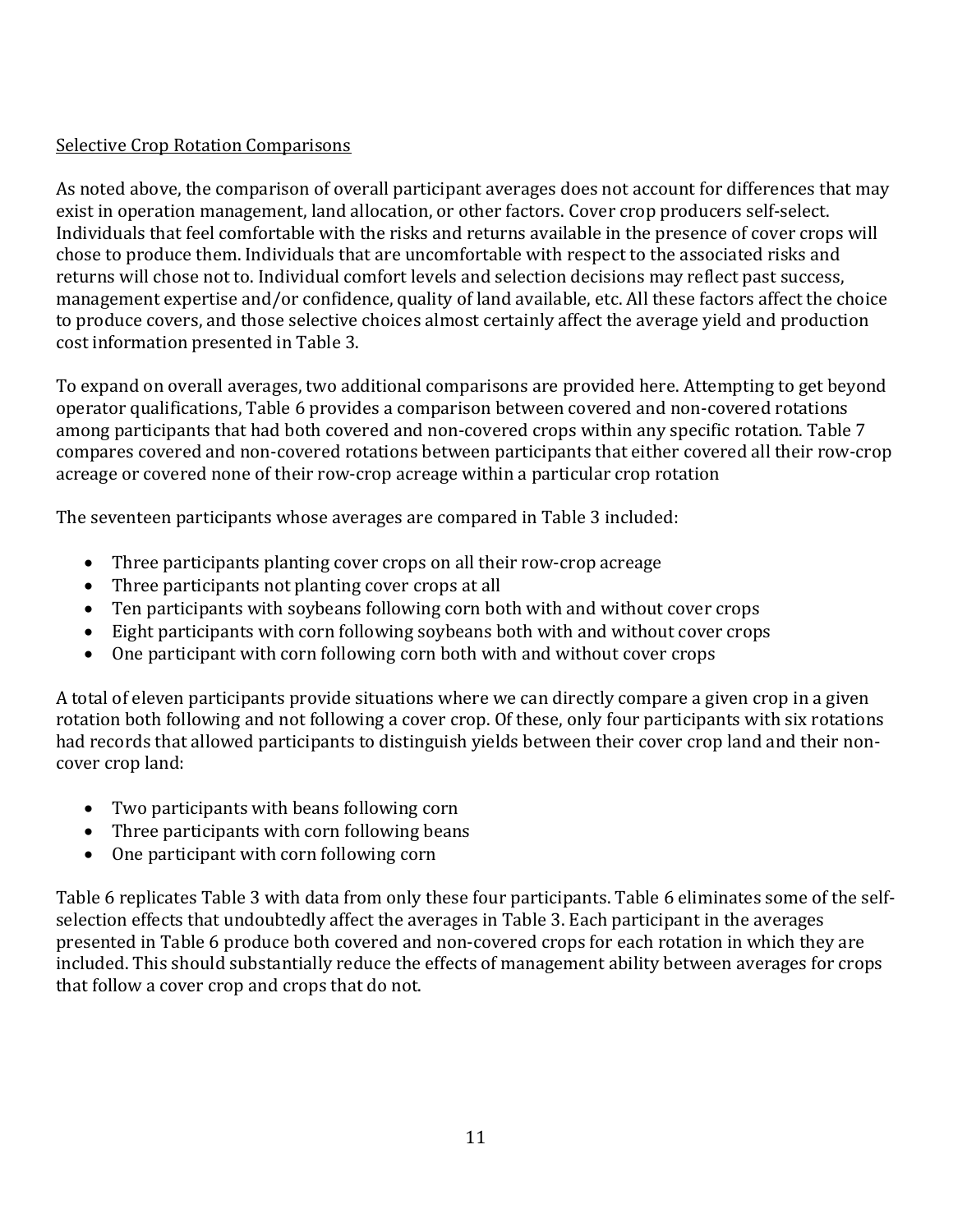Table 6: Production practice and cost for participants raising both covered and non-covered crops in any given rotation

|                  |                                                                      | Beans After Corn |                 | Corn after Beans |                 | Corn after Corn |                 |
|------------------|----------------------------------------------------------------------|------------------|-----------------|------------------|-----------------|-----------------|-----------------|
| Row              |                                                                      | and<br>Cover     | and No<br>Cover | and<br>Cover     | and No<br>Cover | and<br>Cover    | and No<br>Cover |
| $\mathbf{1}$     | Acres                                                                | 694.0            | 364.0           | 1174.0           | 351.0           | 40.0            | 245.0           |
| 2                | Yield goal (bu./acre)                                                | 60.0             | 60.0            | 197.5            | 205.8           | 210.0           | 210.0           |
| 3                | Actual yield (bu./acre)                                              | 55.8             | 54.7            | 167.3            | 179.5           | 225.0           | 233.0           |
| $\overline{4}$   | Actual yield as percent of goal                                      | 93.0             | 91.2            | 84.7             | 87.2            | 107.1           | 111.0           |
| $\mathsf S$      | Chisel plow pass cost (\$/acre)                                      | 0.00             | 4.84            | 0.00             | 0.00            | 0.00            | 20.10           |
| $\boldsymbol{6}$ | Field cultivate pass cost (\$/acre)                                  | 0.00             | 4.04            | 0.00             | 6.28            | 0.00            | 14.70           |
| $7\overline{ }$  | NH3 application cost (\$/acre)                                       | 0.00             | 0.00            | 2.95             | 5.38            | 0.00            | 0.00            |
| 8                | Strip-till pass cost (\$/acre)                                       | 0.00             | 0.00            | 13.45            | 5.69            | 0.00            | 0.00            |
| 9                | Side dress pass cost (\$/acre)                                       | 0.00             | 0.00            | 7.35             | 3.39            | 0.00            | 0.00            |
| 10               | Fertilizer pass Cost (\$/acre)                                       | 0.00             | 0.00            | 0.00             | 0.00            | 0.00            | 5.45            |
| 11               | Other tillage pass cost (\$/acre)                                    | 0.00             | 0.00            | 0.00             | 0.00            | 0.00            | 0.00            |
| 12               | Plant cost (\$/acre)                                                 | 12.20            | 9.61            | 13.97            | 13.49           | 21.65           | 19.15           |
| 13               | Number of ground spray passes                                        | 3.21             | 3.45            | 2.83             | 2.38            | 2.00            | 2.00            |
| 14               | Ground spray costs (\$/acre)                                         | 14.89            | 15.23           | 14.15            | 11.50           | 13.20           | 13.20           |
| 15               | Number of aerial spray passes                                        | 0.00             | 0.00            | 0.00             | 0.00            | 0.00            | 0.00            |
| 16               | Aerial spray costs (\$/acre)                                         | 0.00             | 0.00            | 0.00             | 0.00            | 0.00            | 0.00            |
| 17               | Seed (\$/acre)                                                       | 71.64            | 67.48           | 90.06            | 87.56           | 111.75          | 111.75          |
| 18               | Fertilizer: All (\$/acre)<br>Herbicide, insecticide & fungicide: All | 30.79            | 36.99           | 95.57            | 107.56          | 64.84           | 64.84           |
| 19               | $(\frac{$}{\sqrt{3}})$                                               | 44.36            | 61.87           | 34.84            | 31.15           | 33.91           | 33.91           |
| 20               | Reported costs prior to cover costs (\$/acre)                        | 177.09           | 203.51          | 275.17           | 274.39          | 247.35          | 285.10          |
| 21               | Cover Crop: Seed (\$/acre)                                           | 12.99            | 0.00            | 14.57            | 0.00            | 44.00           | 0.00            |
| 22               | Cover Crop: Plant (\$/acre)                                          | 8.17             | 0.00            | 9.85             | 0.00            | 19.50           | 0.00            |
| 23               | Cover Crop: Termination (\$/acre)                                    | 7.51             | 0.00            | 4.91             | 0.00            | 0.00            | 0.00            |
| 24               | Reported costs with cover costs (\$/acre)                            | 205.76           | 203.51          | 304.49           | 274.39          | 310.85          | 285.10          |
| 25               | Reported cover subsidies (\$/acre)                                   | 15.09            |                 | 19.27            |                 | 0.00            |                 |
| 26               | Net reported costs (\$/acre)                                         | 190.66           | 203.51          | 285.22           | 274.39          | 310.85          | 285.10          |

Cover crop subsidies in Table 6 (row 25) are substantially higher for soybeans following corn and for corn following soybeans than they are in Table 3. One of the four participants in Table 6 reported receiving an average of \$25/acre cover crop subsidy on both his beans-on-corn rotation and his corn-onbeans rotation. One participant included in the corn-on-bean rotation reported an average of \$25.38/acre in cover crop subsidies. That left one participant in each category that was not receiving cover crop subsidies.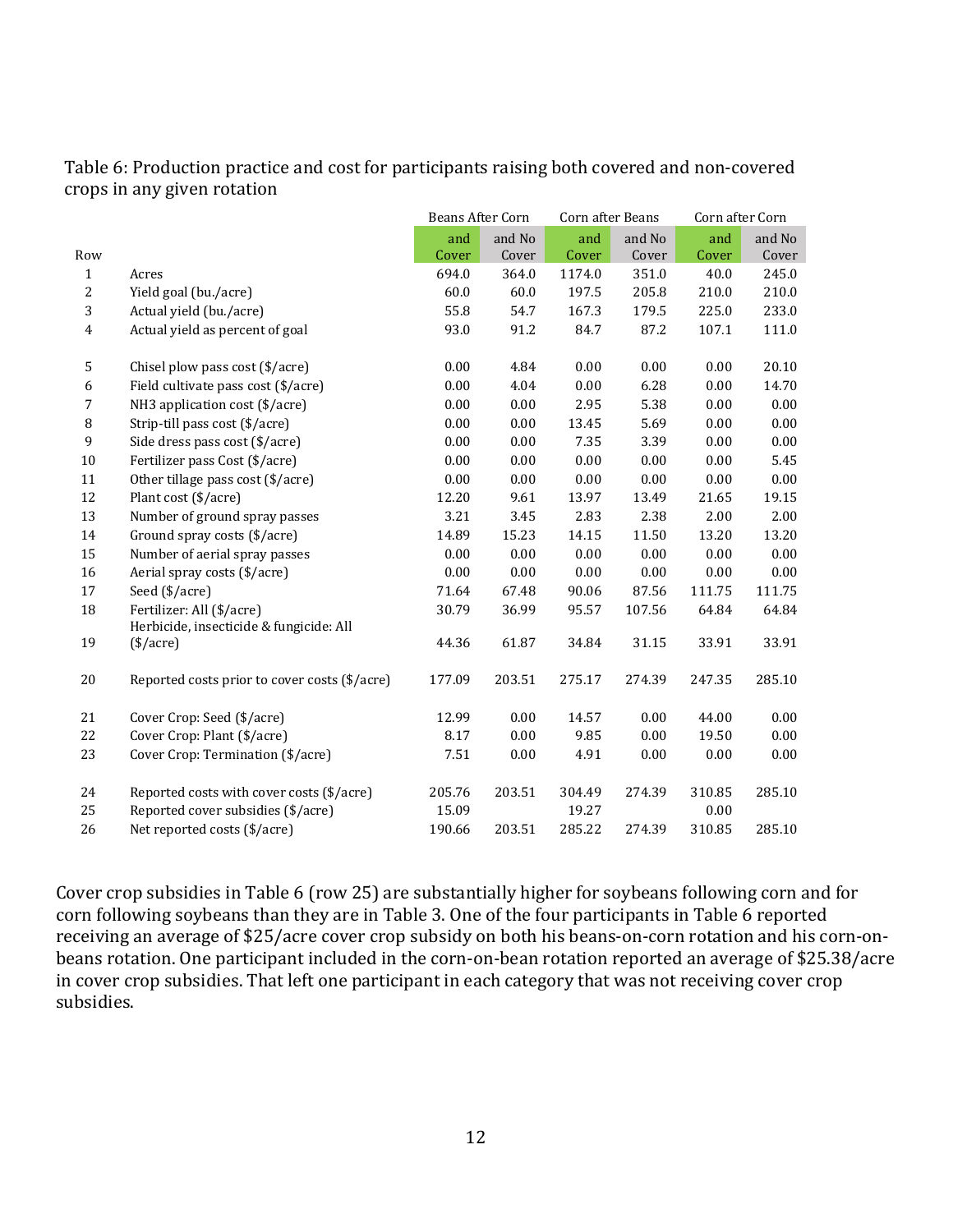In the beans following corn rotations, the two participants averaged in Table 6 show that on cover crop acreage they:

- Benefited from an extra yield of 1.1 bushels of soybeans per acre (row 3)
- Spent \$26.42 per acre less in production costs prior to cover crop costs (row 20)
- Spent \$2.25 per acre more on production costs including cover crop costs (row 24)
- Received an average of \$15.09 per cover crop acre in cover crop subsidies (row 25)

The overall result is that soybeans following corn and a cover crop for Table 6 participants with both covered and non-covered acreage netted \$12.85 in cover crop subsidies over costs (row 26) and 1.1 bushel per acre in increase yield (row 3) over soybeans following corn where no cover crop was planted. At market prices over \$2.05 per bushel, the yield premium would be sufficient to pay cover crop establishment costs and reported subsidies would be free cash flow.

Cost savings for soybeans after a cover crop in this rotation manifested themselves primarily in reduced expenses for

- Tillage (rows 5-11)
- Total fertilizer (row 18)
- Total herbicide, insecticide, and fungicide (row 19)

It is possible that savings from reduced tillage (which reduces erosion and phosphorus loss) is an important component in offsetting costs for cover crop establishment (which further reduces erosion and sequesters nitrogen). In some combination, the two practices are associated here with reduced fertilizer and chemical pest control (herbicide, insecticide, and fungicide) use in the bean following corn rotation. Reduced fertilizer utilization is also seen on covered acreage for corn following corn in Table 6. This investigation does not have enough information to make claims of causation, but more detailed multiyear field-level practice studies might be of interest in this regard.

The 4 participants engaged in corn-following-beans and corn-following-corn rotations in Table 6 had a different average experience. Both rotations showed an average yield shortfall on covered ground (row 3). Average reported costs prior to cover crop costs were higher for crops following covers for corn following beans but lower for corn following corn (row 20). Adding a cover crop resulted in costs for corn after cover being higher both after beans and after corn. Average cover crop subsidies were insufficient to offset those increased costs. Yield shortfalls in both cases relative to yields in the no-covered corn rotations mean that higher production costs could not be made up for this group of participants in 2018.

The comparisons in Table 6 provide cover-to-no-cover comparisons for farm participants engaged in both practices. This option for direct comparisons at least partially accounts for differences in operator efficiency and management ability, as each operator in each rotation was engaged in both covered and non-covered row crops. There is the possibility, however, that some practices are common to both cover options on any of these operations simply because it is easier managerially or operationally rather than optimal for the existence of a cover crop. This would mute any distinctions that can be drawn.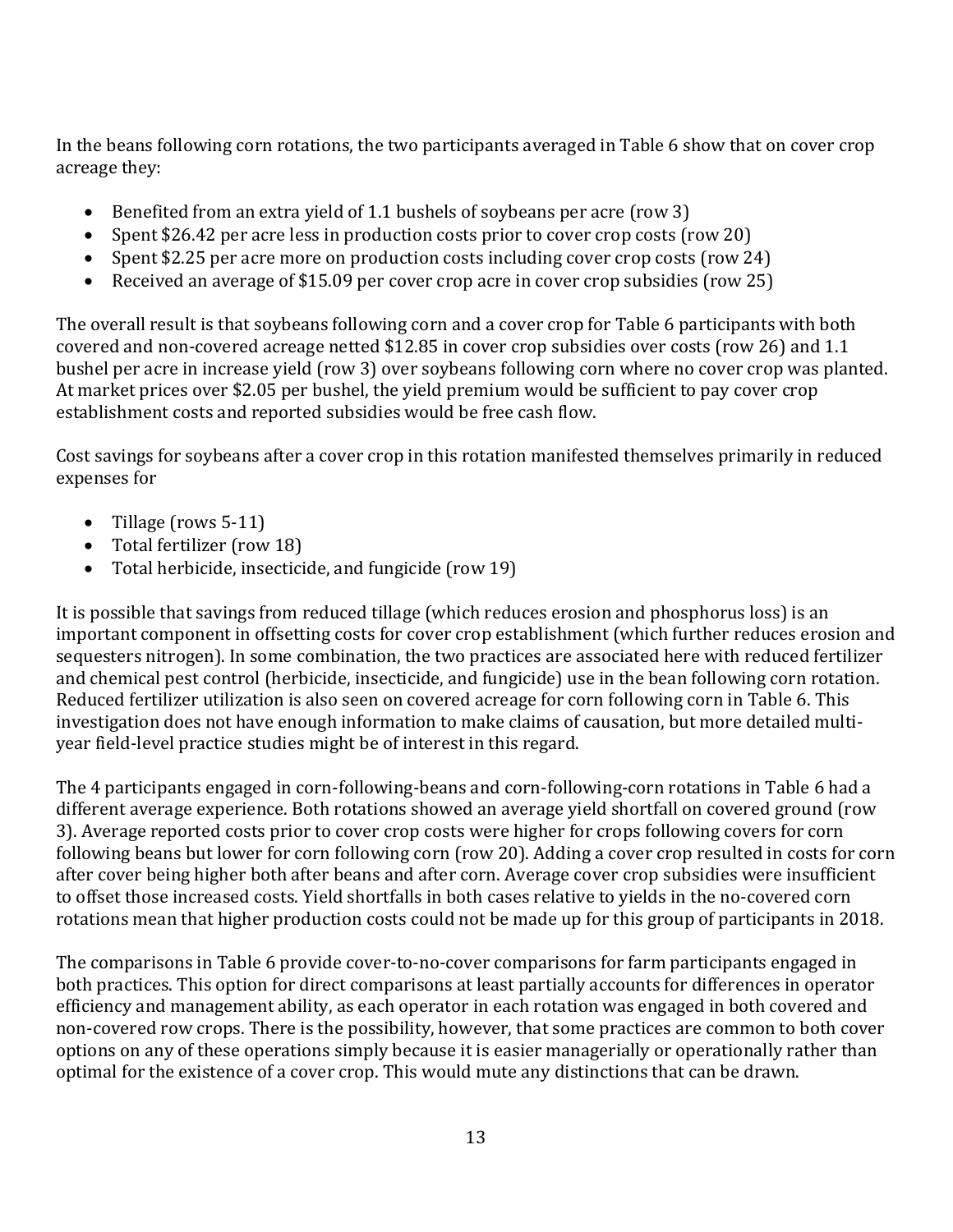One way to get around this is to compare operations that cover all acreage in a given rotation with operations that do not cover any acreage in a given rotation. In each of these cases, one would expect the participant to engage in only practices that are optimal for either option rather than blending practices to simplify operations or management. Our participants included twelve operators who met one of these criteria for at least one rotation.

Table 7 provides a comparison of average costs and yields for participants that cover all row-crop acreage within a given rotation or covered none of their row-crop acreage within a given rotation.

Table 7: Production practice and cost for participants raising only covered or non-covered crops in any given rotation

|                |                                                                      | Beans After Corn |        | Corn after Beans |        | Corn after Corn |        |
|----------------|----------------------------------------------------------------------|------------------|--------|------------------|--------|-----------------|--------|
|                |                                                                      | and              | and No | and              | and No | and             | and No |
| Row            |                                                                      | Cover            | Cover  | Cover            | Cover  | Cover           | Cover  |
| $\mathbf{1}$   | Acres                                                                | 1591.6           | 1489.0 | 1901.2           | 2181.0 | 1182.0          | 280.0  |
| 2              | Yield goal (bu./acre)                                                | 60.0             | 60.0   | 210.3            | 212.2  | 200.0           | 204.3  |
| 3              | Actual yield (bu./acre)                                              | 65.4             | 58.4   | 209.6            | 204.5  | 164.9           | 193.2  |
| $\overline{4}$ | Actual yield as percent of goal                                      | 109.1            | 97.3   | 99.7             | 96.4   | 82.5            | 94.6   |
| 5              | Chisel plow pass cost (\$/acre)                                      | 0.00             | 0.00   | 0.00             | 0.00   | 0.00            | 6.80   |
| 6              | Field cultivate pass cost (\$/acre)                                  | 0.00             | 0.00   | 4.66             | 0.00   | 0.00            | 0.00   |
| 7              | NH3 application cost (\$/acre)                                       | 0.00             | 0.00   | 0.84             | 0.20   | 0.00            | 1.96   |
| 8              | Strip-till pass cost (\$/acre)                                       | 2.39             | 0.00   | 4.86             | 4.94   | 12.70           | 2.75   |
| 9              | Side dress pass cost (\$/acre)                                       | 0.00             | 0.00   | 2.37             | 3.69   | 1.97            | 7.30   |
| 10             | Fertilizer pass Cost (\$/acre)                                       | 0.00             | 0.66   | 0.00             | 1.69   | 0.00            | 2.84   |
| 11             | Other tillage pass cost (\$/acre)                                    | 0.00             | 2.32   | 0.00             | 1.50   | 0.00            | 17.24  |
| 12             | Plant cost (\$/acre)                                                 | 21.21            | 20.00  | 19.91            | 17.92  | 12.96           | 19.35  |
| 13             | Number of ground spray passes                                        | 2.00             | 2.00   | 2.00             | 2.21   | 2.98            | 2.00   |
| 14             | Ground spray costs (\$/acre)                                         | 12.50            | 13.50  | 12.61            | 13.96  | 14.58           | 14.24  |
| 15             | Number of aerial spray passes                                        | 0.71             | 0.00   | 0.41             | 0.56   | 0.00            | 0.46   |
| 16             | Aerial spray costs (\$/acre)                                         | 7.82             | 0.00   | 4.44             | 6.25   | 0.00            | 6.07   |
| 17             | Seed (\$/acre)                                                       | 62.68            | 62.48  | 104.53           | 101.93 | 111.14          | 117.21 |
| 18             | Fertilizer: All (\$/acre)<br>Herbicide, insecticide & fungicide: All | 55.11            | 53.85  | 85.12            | 98.29  | 91.20           | 116.10 |
| 19             | $(\$/acre)$                                                          | 40.47            | 49.08  | 49.49            | 55.02  | 42.46           | 63.68  |
| 20             | Reported costs prior to cover costs (\$/acre)                        | 204.89           | 203.88 | 291.23           | 308.16 | 289.99          | 378.01 |
| 21             | Cover Crop: Seed (\$/acre)                                           | 9.26             | 0.00   | 12.19            | 0.00   | 13.52           | 0.00   |
| 22             | Cover Crop: Plant (\$/acre)                                          | 5.58             | 0.00   | 7.14             | 0.00   | 7.54            | 0.00   |
| 23             | Cover Crop: Termination (\$/acre)                                    | 0.00             | 0.00   | 0.00             | 0.00   | 2.95            | 0.00   |
| 24             | Reported costs with cover costs (\$/acre)                            | 219.73           | 203.88 | 310.56           | 308.16 | 314.01          | 378.01 |
| 25             | Reported cover subsidies (\$/acre)                                   | 6.57             |        | 6.38             |        | 16.34           |        |
| 26             | Net reported costs (\$/acre)                                         | 213.15           | 203.88 | 304.18           | 308.16 | 297.66          | 378.01 |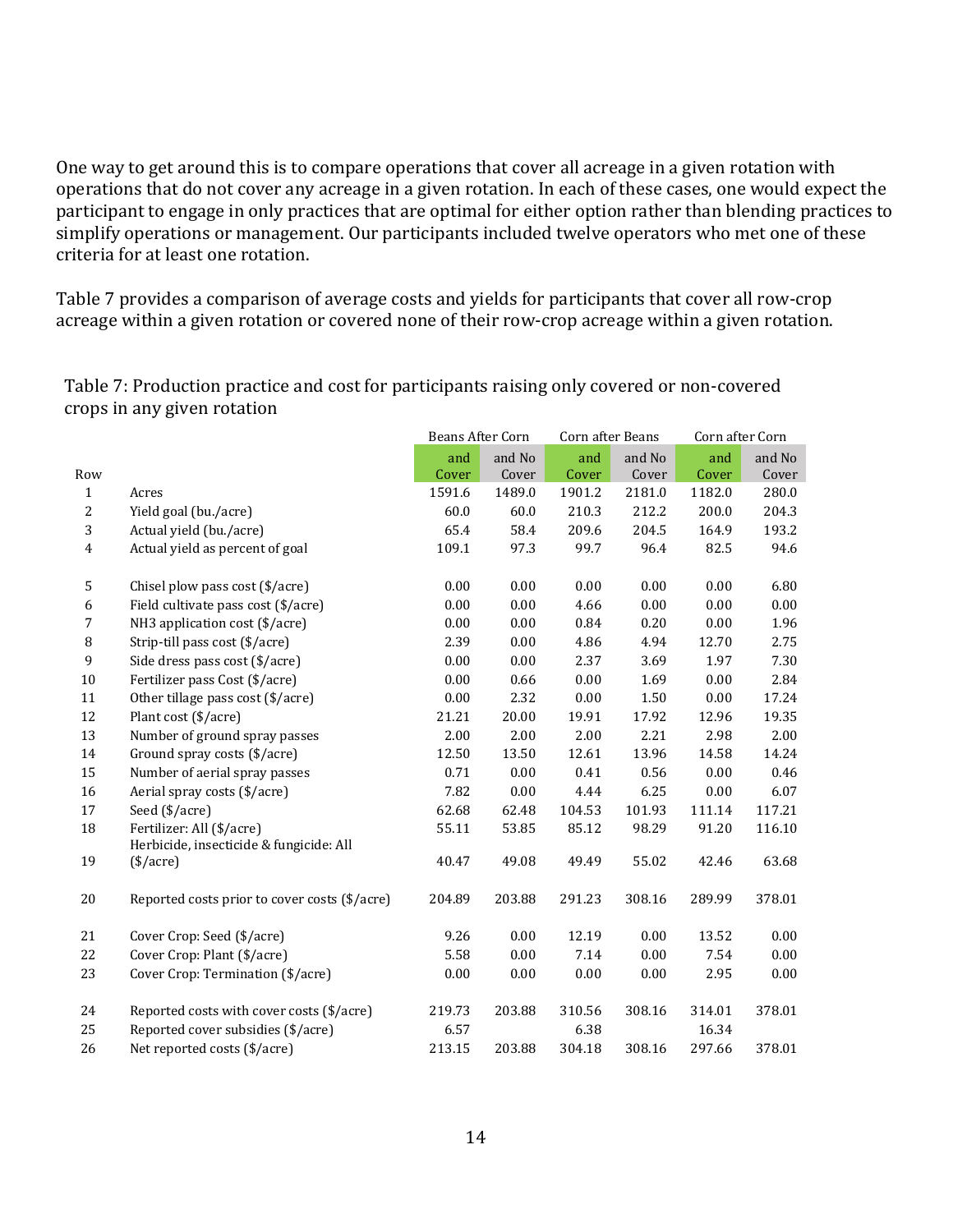The comparison in Table 7 shows that costs before cover crop expenditures for covered acres were lower for both corn rotations, and nearly equal for the bean rotation relative to uncovered acreage. Fertilizer expense was lower for the covered portion of both corn rotations. Herbicide, insecticide, and fungicide expense was lower for the covered portions of all three rotations. This echoes results seen in Table 6, and, again, might warrant more detailed multi-year field-level practice analysis.

Table 7 shows that the covered portion of acreage generated a

- 7.0 bushel per acre yield premium over uncovered acreage for soybeans following corn
- 5.1 bushel per acre yield premium over uncovered acreage for corn following soybeans
- 28.3 bushel per acre yield shortfall relative to uncovered corn after corn acreage

For the soybean following corn rotation, participants that cover are better off than their non-covering counterparts (after reported cover crop subsidies) at soybean prices above \$1.33 per bushel. At prices over \$2.27 participants producing a cover crop would be better off even without cover crop subsidies.

Table 7 shows a similar story for the corn following soybean rotation. After average reported cover crop subsidies of \$6.38 per acre, production costs for covered acreage are \$3.98 lower than costs for noncovered acreage. Even in the absence of any cover crop subsidies, at any corn market price above \$0.48 per bushel, cover crop producers would be better off than non-covered producers in the corn after soybean rotation.

The situation for corn following corn participants producing a cover crop in the Table 7 comparison is not so advantageous. Covered acreage experienced a yield shortfall of 28.3 bushels per acre relative to acreage where a cover crop was not produced. While costs after accounting for cover crop subsidies were \$80.35 per acre lower for covered acres, participants producing corn after corn without a cover crop would be better off than cover crop producers at any market price above \$2.84 per bushel of corn.

However, in removing participants that might blend practices to simplify operations and management (Table 6) we have potentially reintroduced management bias into Table 7. Participants that completely cover a given rotation are likely to be relatively confident cover croppers. This confidence may come from a history of more intense management. Participants that leave entire rotations uncovered may fall on the other side of the scale. In removing the potential for practice blending from Table 6 to Table 7 we reintroduced the participant bias that we specifically tried to remove with Table 6.

#### Concluding Thoughts on Three Comparisons

The three comparisons were presented in order to see if different biases among the participants of each group might lead to significantly different conclusive results. There were no hard-and-fast conclusions to be drawn across comparisons, but some general observations can be made.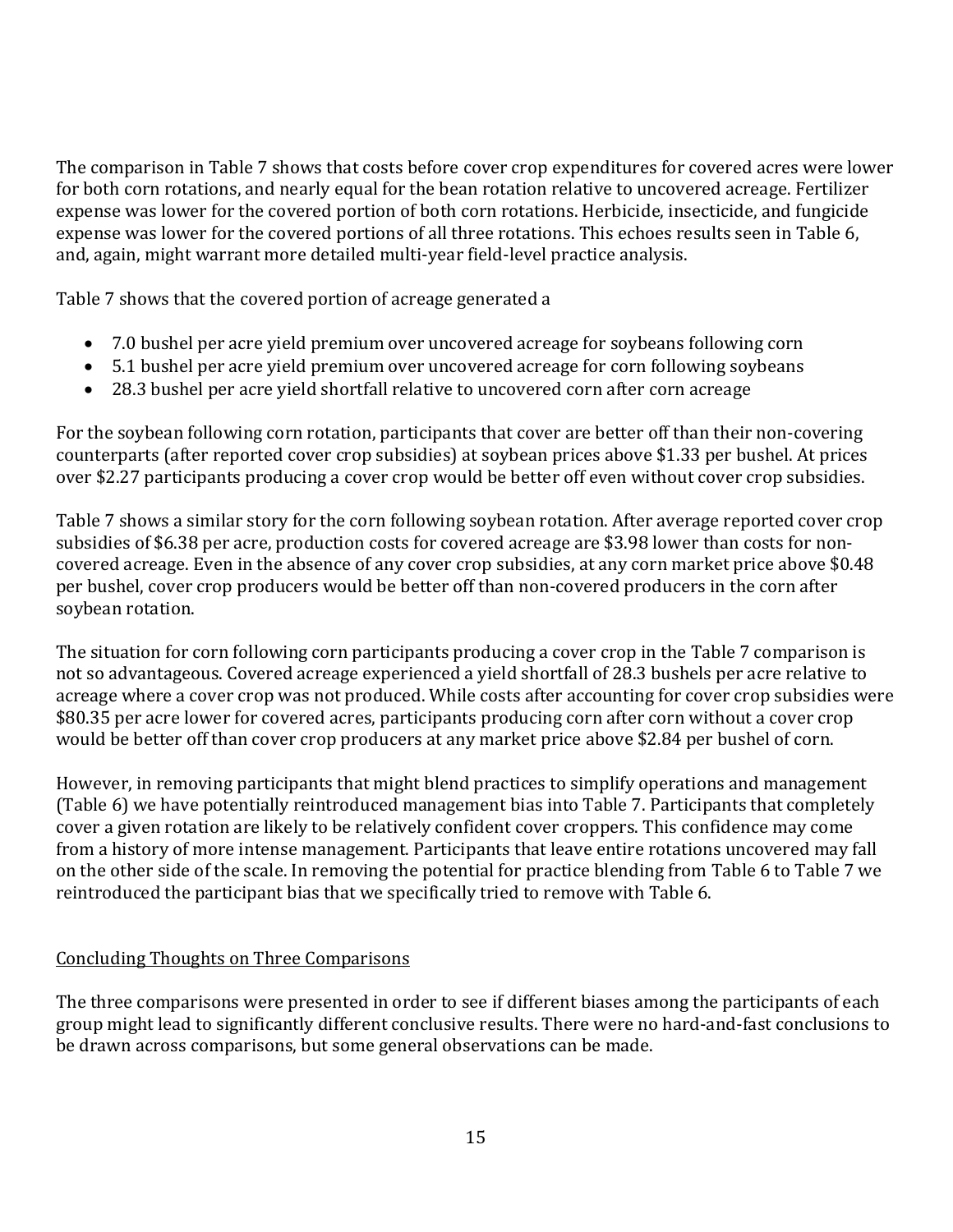To a certain extent, comparisons in Table 7 echo results in Tables 3 and 4.

- In no case do cover crop producers out-perform non-cover crop producers in corn after corn rotations
- Cover crop producers show an advantage in corn following bean rotations in Table 3 and Table 7
- Cover crop producers show an advantage in bean following corn rotations in Table 6 and Table 7

In nearly every case where cover crops have the rotational advantage, that advantage is accompanied by lower fertilizer and lower total herbicide, insecticide, and fungicide costs (the single exception is fertilizer applied to beans following corn in Table 7). In some cases, lower tillage costs are also a factor. Tillage costs might be more of a factor if participants were not so heavily engaged in reduced tillage already.

While this investigation is not able to speculate on the direction of causation or the mechanism of the relationships, it does appear that there is a relationship between tillage, fertilizer use, pesticide use, and cover crop advantages in the soybean following corn and the corn following soybean rotational comparisons in each of the three comparisons constructed.

These results appear to indicate that much might be learned from a more intensive study. While there is merit in looking at smaller and more selective participant groups in Tables 4 and 5, it is hard to consistently recognize a general pattern of outcomes across these and the averages of all participants (Table 3) given the small sample group and variations in respondent detail. Developing a study with a larger randomized control population and one or more specifically defined production and management practices could provide more robust insights into cost and yield differentials associated with cover cropping.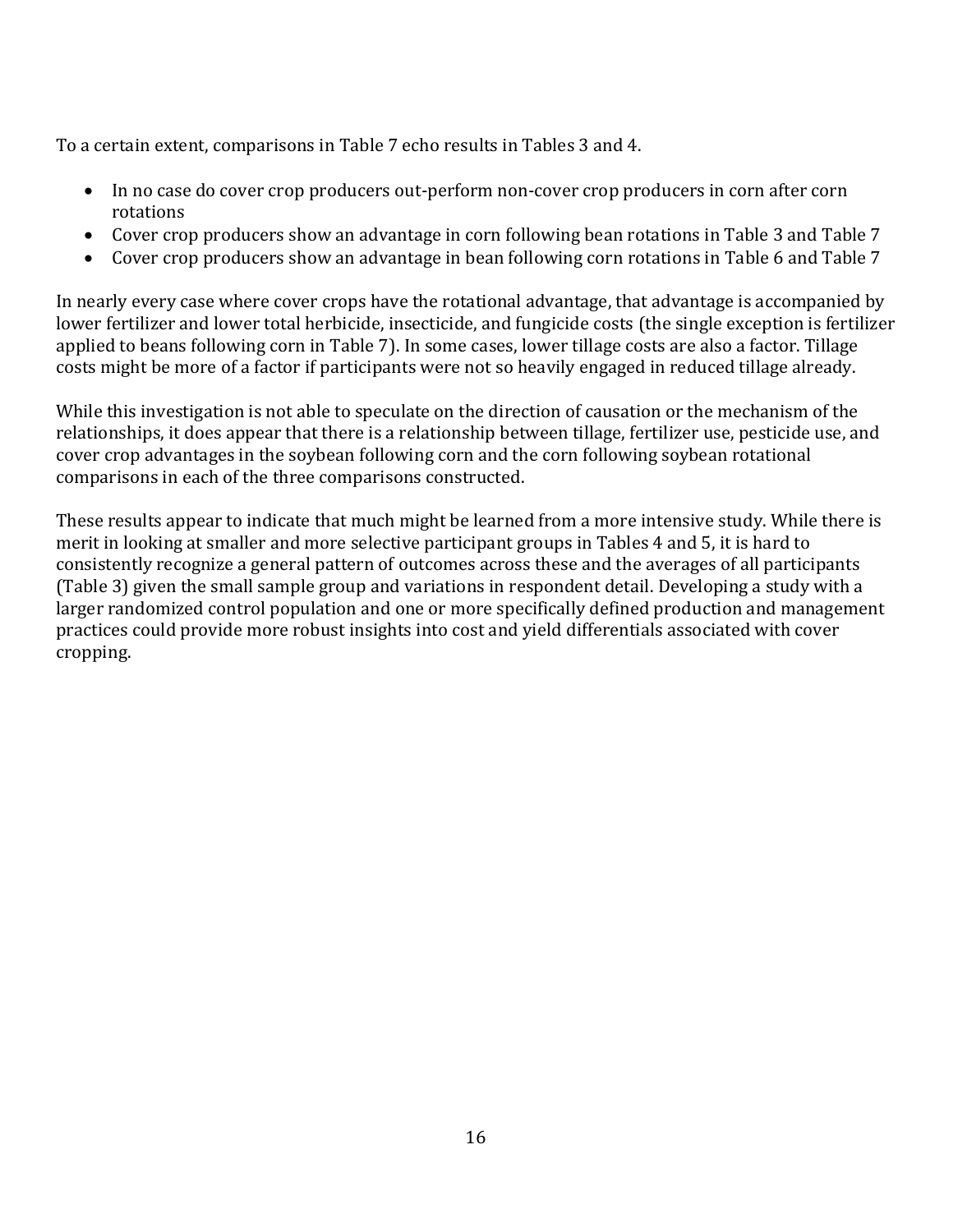# Harvesting Cover Crops

Five participants generate substantial returns on grazing, harvesting, and marketing their cover crops in the soybean following corn rotation. All told, about 560 participant acres were monetized in this way. Table 8 shows average harvest revenue per acre and harvest cost per acre for harvested cover crop acreage. Table 8 does not include establishment costs for the cover crop on these acres, as it is assumed the cover crop is produced for conservation purposes and exists regardless of whether it is harvested.

Table 8: Harvested Cover Crop Acres and Revenue

| Participant harvested cover crop acres         | 560    |
|------------------------------------------------|--------|
| Harvest revenue (\$/acre)                      | 165    |
| Harvest cost (\$/acre)                         | 25     |
| Net revenue per harvested acre (\$/acre)       | 140    |
|                                                |        |
| Total net revenue for 560 harvested acres (\$) | 78.160 |

On average, participants realized approximately \$165 per acre in market revenue and accrued approximately \$25 per acre in harvest costs. Given the existence of a cover crop as a conservation practice, participants were able to net an average of approximately \$140 per acre by harvesting that cover crop rather than terminating it in the field.

This net return is relatively high compared to participants' expectations regarding their regular summer crops, but establishment costs, land costs, and some percentage of pest control costs are already allocated to the production of summer crops. These costs would be incurred in any event. Subtracting harvest costs, which would not otherwise be incurred, yields an average net revenue per harvested cover crop acre of approximately \$140.

In addition, one participant has developed a cover crop seeding and consulting business. This business contracts with other farm operators to harvest, clean, and sell their cover crop production as seed for other farm operators. It also provides custom planting services.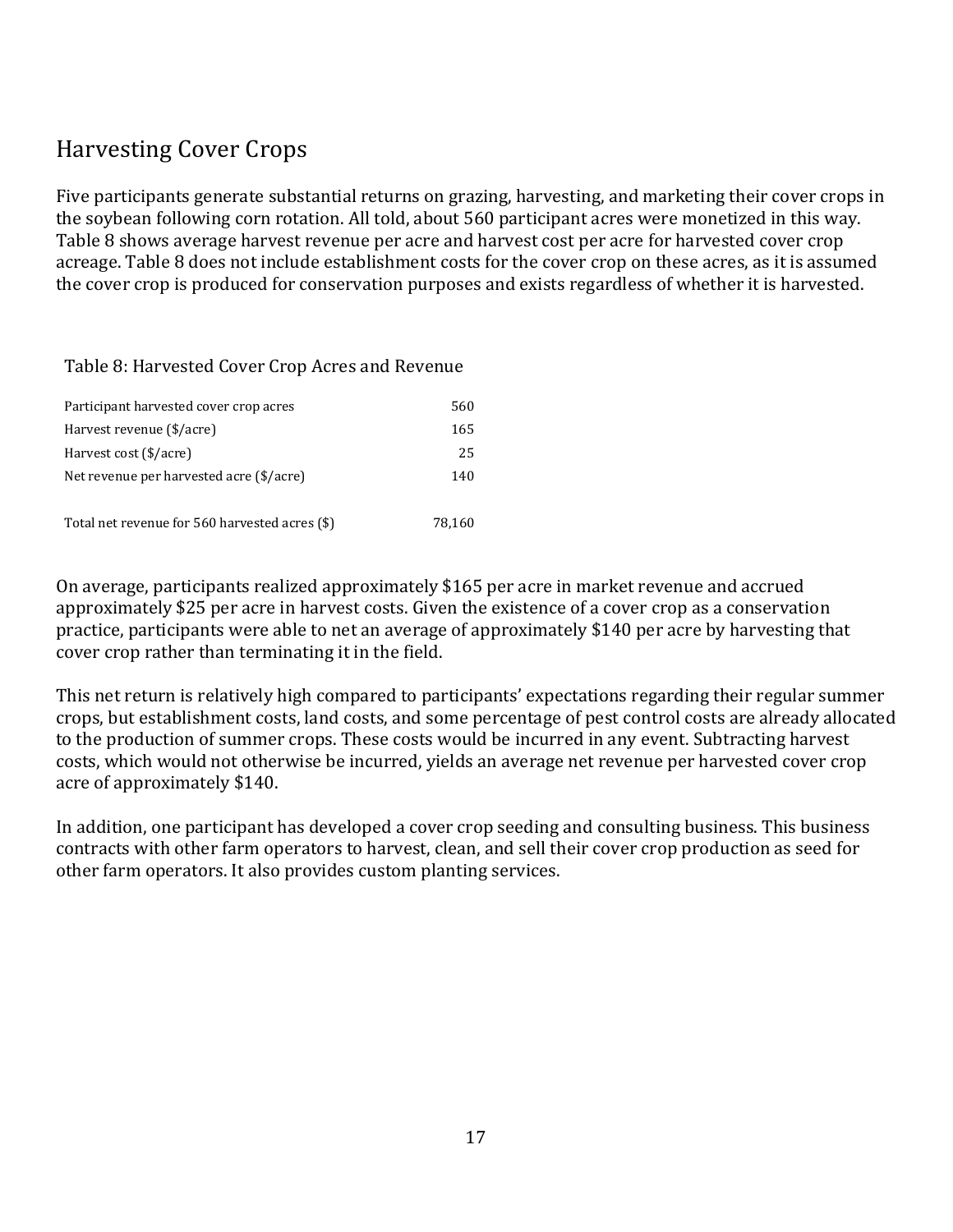### Other Issues

The sections above focused on yield and reported production cost differences for participants cropping land that had either been covered or left bare following the previous crop. In the process of gathering and analyzing this information several other issues presented themselves that may be of further interest or subject to future inquiry. Seven topics were selected for follow-up interviews and case studies that will be presented separately:

- 1. Record management and information systems
- 2. Risk management
- 3. Cover crop valuation and monetization
- 4. Tillage reduction
- 5. Nitrogen management
- 6. Land ownership impacts
- 7. Farm transitions

An eighth case study focuses on an individual participant.

In addition, there are some issues that were not followed up on for case studies that warrant some discussion. The following sections provide some insight on these and general notes on case study topics where warranted.

#### Cover Crop Issues and Record Keeping

Evaluating the economic value of producing cover crops is hobbled by record keeping. Looking at Table 3, a comparison across all participants that provided cost information, three participants had to be omitted for lack of out-of-pocket costs. These three participants represented nearly 17% of all participant rowcrop land. Two of them cover all their row-crop acreage. One represents the second largest operation among participants. These three were omitted from all three comparisons represented in Tables 3, 6, and 7 because their operating practices could not be matched to input costs.

Looking to Table 6, two participants were included in the comparison of covered acreage to non-covered acreage in the soybean following corn rotation. Eight other participants could not be used for the comparison because they did not differentiate yields between covered and bare acreage. These eight represented over 85% of the acreage in this rotation that could have been directly compared. Adding one otherwise eligible participant that did not provide input cost data pushes the omission rate past 90%.

The inability to differentiate yields between covered and bare ground is not trivial. It is important because one of the regularly stated benefits of cover crop production is increased yields through moisture retention and soil quality. The inability to differentiate yields means that this benefit cannot be evaluated in the investigation or on individual participant's farm operations.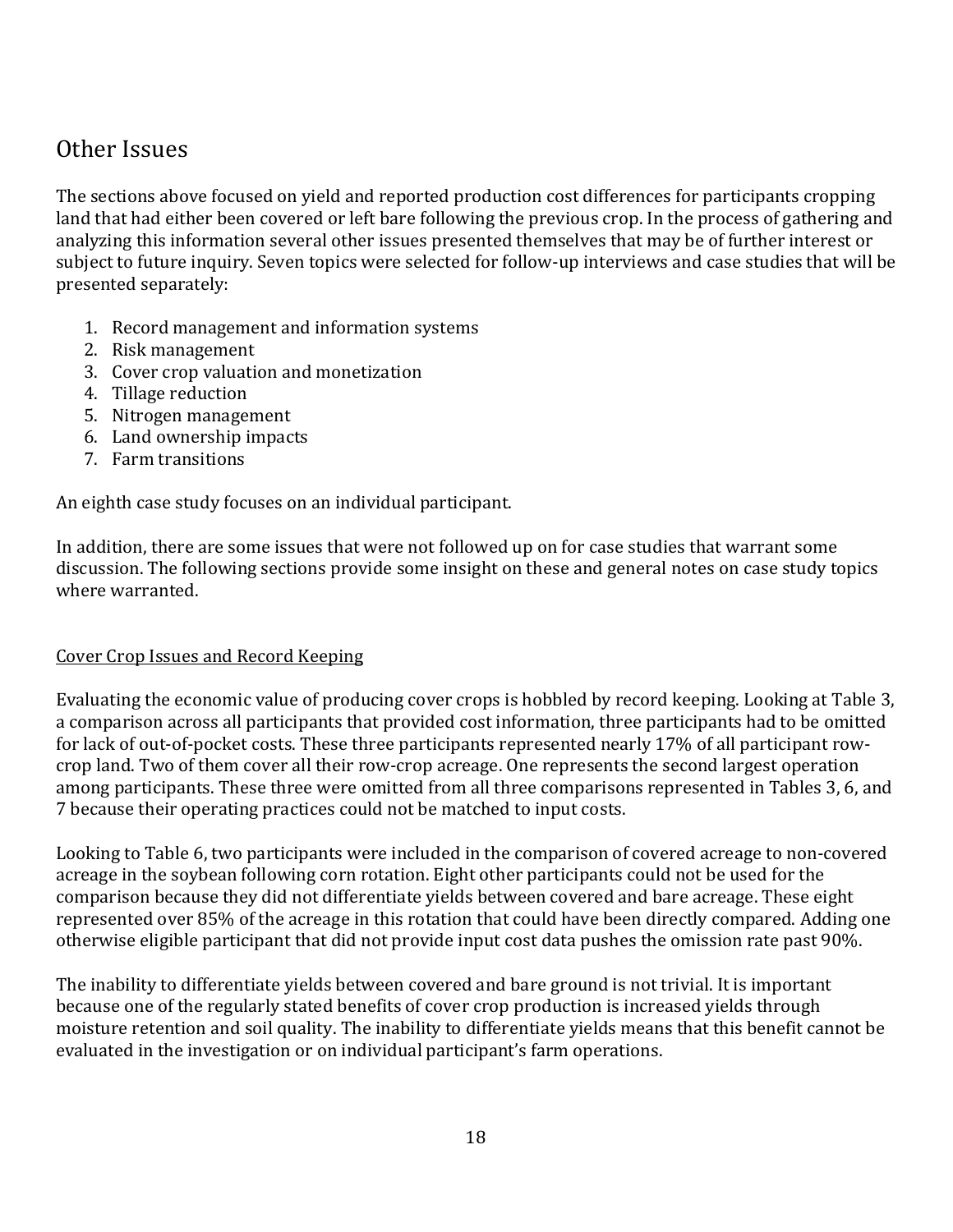Similarly, for the corn following soybean rotation in Table 6, three participants were available. Five additional participants were omitted because they did not distinguish yields between covered and bare acreage. These five represented 75% of the acreage in the corn after soybean rotation that could have been directly compared.

Another implication this has for Table 6 is there is an enhanced possibility the insights drawn from the table are driven by outliers. The issue cascades back into insights drawn from Table 3, as differences in actual yields with respect to cover status are minimized, limiting the reliability of any calculation of prices where cover crop producers are better off or worse off.

The omission of three participants who did not provide input cost information also affected the population available for Table 7, as two of those participants cover all row-crop acreage and the remaining omission plants no covers in rotations going to corn.

Beyond the inability to distinguish yields with regard to cover crop production, in every case where cover crops had an advantage within a given rotation, this advantage was accompanied be reduced fertilizer costs and reduced total herbicide, insecticide, and fungicide costs. Reduced tillage was also a factor in some cases (although reduced tillage is nearly the norm in all rotation options with the participant population). Very few budgets, however, distinguished fertilizer and pesticide application passes with respect to cover crop production. Application costs savings might reasonably be expected to magnify savings in fertilizer and pesticide material. These savings did not show up in the production budgets.

The insights available from Tables 3-5 suggest that advantages accruing to cover crop production are understated in the crop production budgets provided for this investigation. This would have important implications for continued cover crop adoption.

More important, however, is the possibility that the uncertainty in the budget compilations masks the opposite result. Accurate operating records that distinguish cover crop production within rotations is necessary to quantify cover crop advantages. It is also necessary to assure that those advantages exist. The lack of records sufficiently detailed to draw out these distinctions almost certainly increases the risks faced by individual participants.

#### Reduced Tillage

Participants almost uniformly stated moving from conventional tillage to strip-till and no-till practices saves them equipment, fuel, and time while improving their soil quality and reducing soil loss. One participant documented equipment costs savings of \$44 per acre and labor cost savings of \$27 per acre. Another indicated the move cut tractor hours by two-thirds and fuel use by 80%. Participants also documented increased soil organic matter, which leads to increased retention of nutrients and water. None of our participants were moving away from these practices, and all of those that had opportunities to deepen their exposure were in the process of doing so.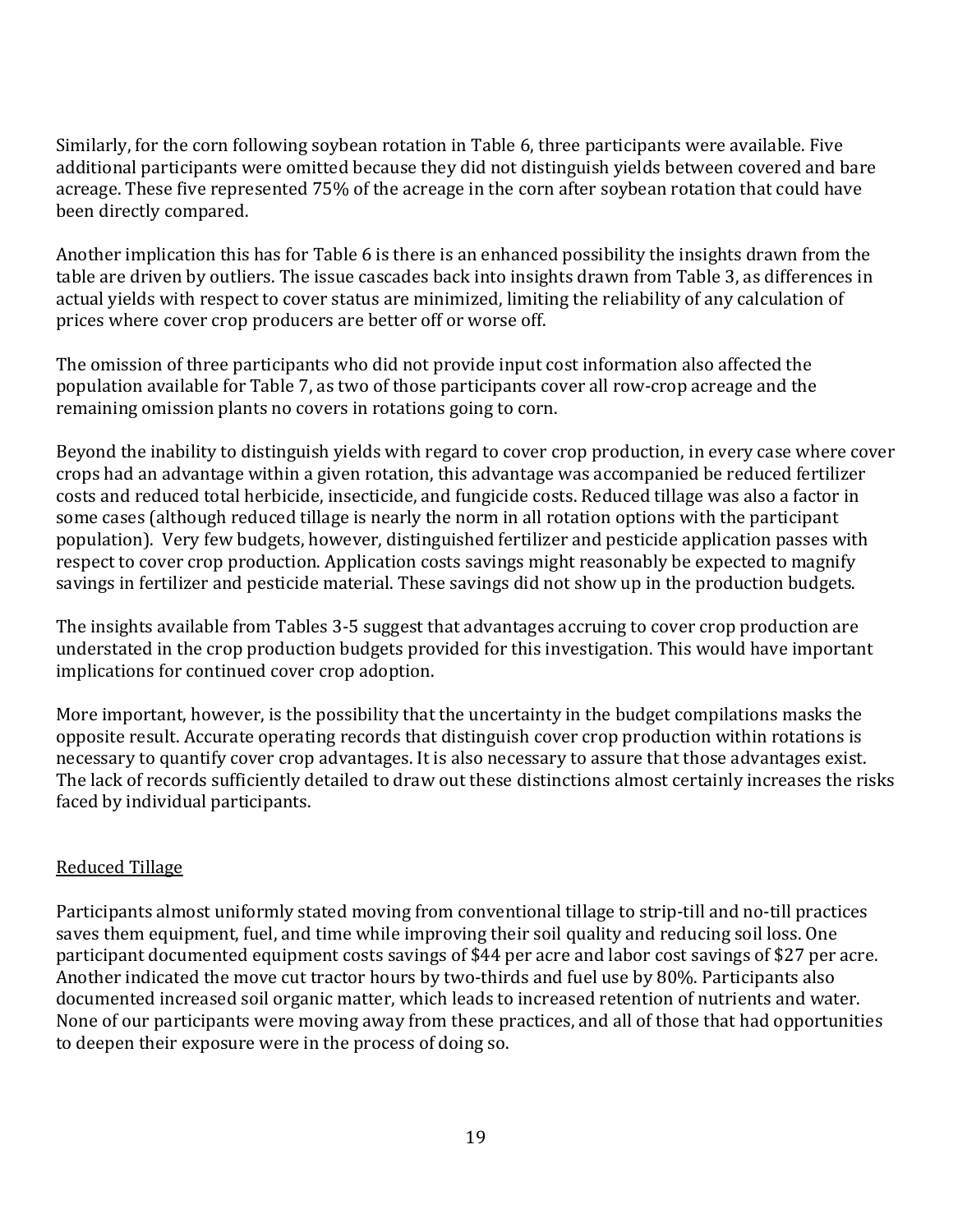In spite of all this, it is difficult to directly compare conventional and reduced tillage practices in this investigation because nearly all participants are so heavily committed to reduced tillage. Much of the conventional tillage identified was practiced by a participant who did not give sufficient information to be included in the comparisons in Tables 3, 6, and 7.

Tillage might be another valuable topic for an in-depth study with a larger population.

#### Diversification

One of the issues presented for this study that was not pursued was the impact of conservation on farm diversification and vice versa. There are at least two dimensions to this:

- 1. Diversification of farm operations and income
- 2. Diversification of farm operator income with off-farm income

Both are of interest but beyond the scope of what could be handled under this project. One of the important issues involved is the direction of causation. Does the adoption of conservation practices lead to more diverse enterprises, or are more diverse enterprises more likely to engage in conservation practices?

While reduced tillage practices do not appear dependent upon farm diversification, it does appear that cover crop monetization is partially dependent upon the presence of unconfined livestock. Much of the cover crop utilization identified in this investigation took the form of grazing or baling hay or straw. Expanding these uses is limited by the local livestock industry in any given area. The other primary cover crop market is cover crop seed. This market is constrained by the rate of growth in cover crop acreage. This rate of growth may be accelerated by the development of niche markets for cover crop products, but that is a development that remains to be seen.

Off-farm income changes the risk profile of the farm operator and should provide freedom to experiment. There was no direct inquiry in the first round of interviews on off-farm income, but some participants had regular off-farm work. In inquiries regarding farm transitions during follow-up interviews participants were explicitly asked how they would cover household expenses during the farm transition period. Every respondent discussed off-farm income. Most had sufficient off-farm income that they could leave farm earnings entirely to finance transition debt and expenditures. Untethering farm operations earnings from family income requirements should have substantial implications for farm management.

While the relationship between diversification and conservation practices is an important topic, it is beyond the scope of the investigation and interviews here. It does, however, provide an interesting topic for future study.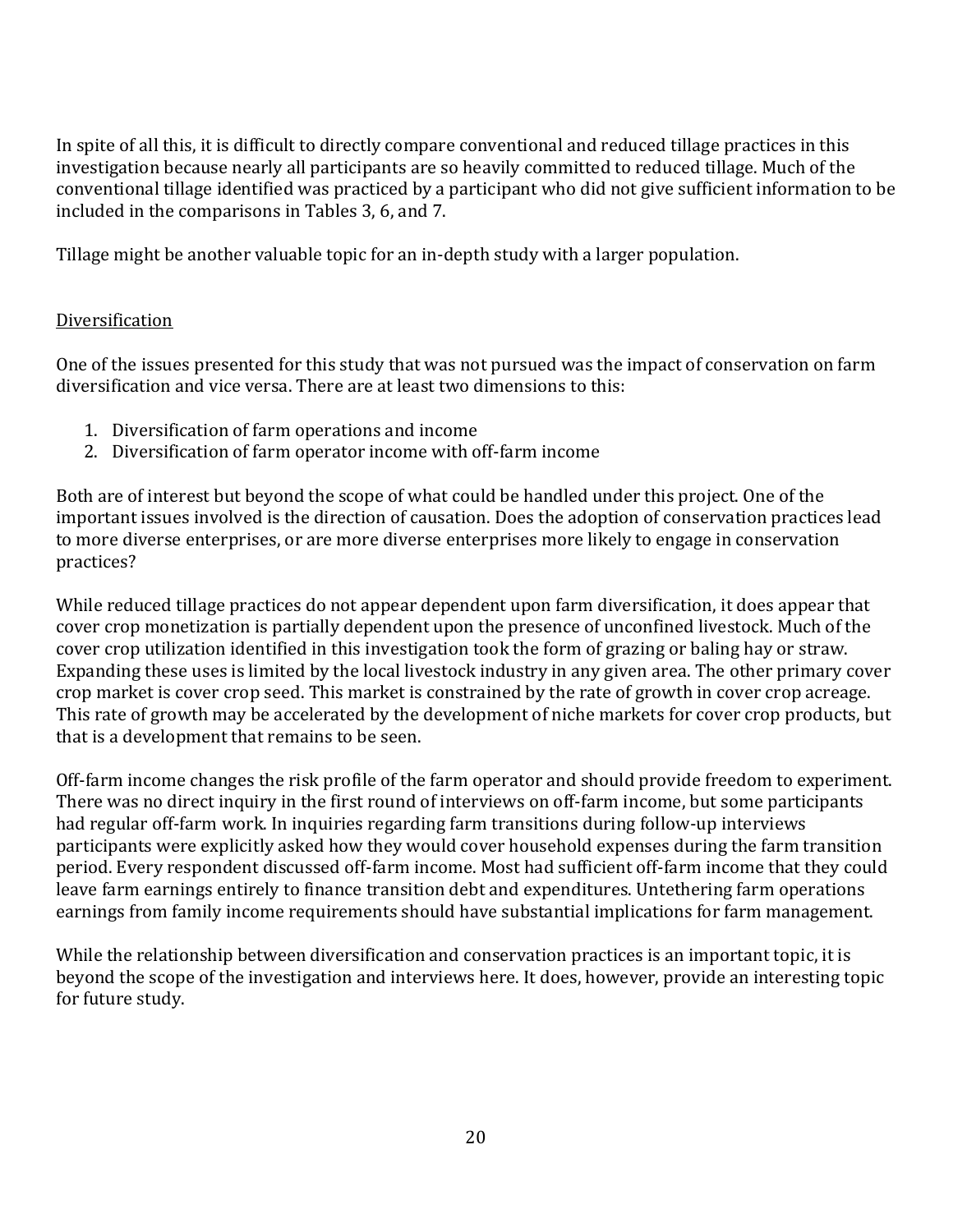#### Combining or Stacking Conservation Practices

To a certain extent, our participants are combining or stacking conservation practices. Much of the cover cropped acreage in the comparisons above is also either no-tilled or strip-tilled. This accounts for a portion of the cost differentials between covered and non-covered land where covered land shows an advantage. Participants who are successful cover crop producers are earning that success at least partially on reduced tillage. Savings from a practice that primarily controls erosion and phosphorus loss are being utilized to fund a practice that further reduces erosion and sequesters nitrogen. Better records would provide a better picture of how this works.

Another characteristic of comparisons favoring cover crop production is reduced expenditures for fertilizer and pesticides. These reductions are a direct conservation practice that is either partially funding or is made possible by successful cover crop production. There are almost certainly some stacking benefits from these practices in terms of cost reduction, soil health, and environmental sustainability. The interviews in this study, however, are not sufficiently detailed and do not have a deep enough of a historical series to tease out how the practices augment or are detrimental to one another. The coexistence of these practices has substantial risk-management and sustainability implications that would also benefit from enhanced record keeping.

It would be useful to have field-level practice, crop, yield, and soil quality information over a longer time series. This would allow for statistical analysis into how rotations, tillage, nutrients, and cover status interact over time. Such a time series will have to be a project going into the future, as most farm operators will not be able to regenerate accurate field-level practices and costs from the past.

Many of this investigation's participants have the technological ability to develop and maintain field level data series (utilizing tractor and implement mounted data collection systems) and integrating it with computer-based accounting systems. Developing this capacity would be a critical next step in understanding the value of stacking conservation practices as well as in monetizing soil quality. Variable production costs are largely driven by field-level practices. Returns on those costs are driven by fieldlevel results. Fixed production costs are largely a function of field-level practices and production scale. Generating robust estimates of cost savings and/or yield premiums that accrue to individual conservation practices or conservation practices that are stacked requires robust field-level data.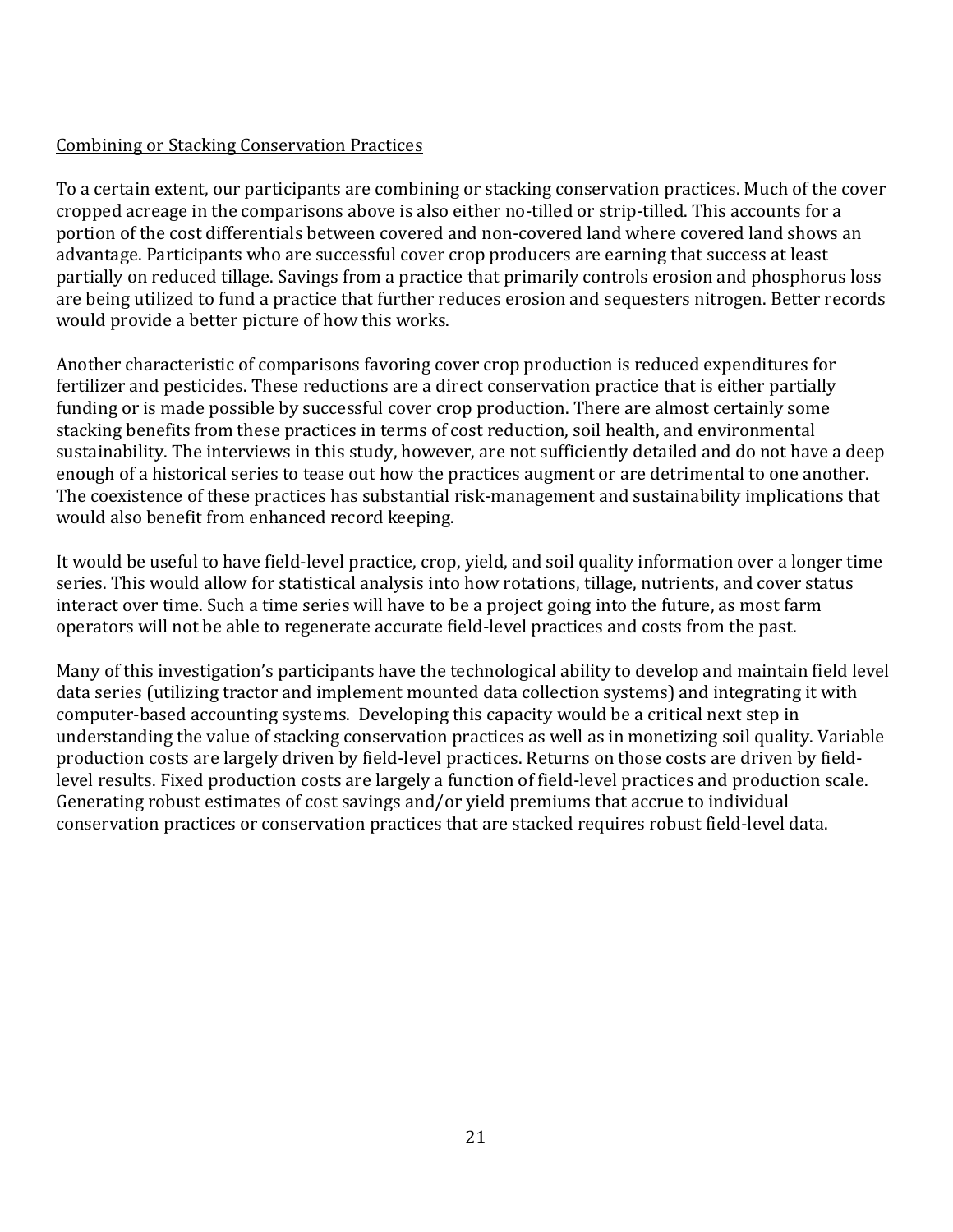# Summary

This report is based upon interviews with twenty Iowa farm operators who were chosen by the Iowa Soybean Association on the basis of their perceived focus on conservation and land stewardship.

Participant farms are larger than Iowa farms in general as reported by the 2017 Census of Agriculture. Primary producers among participant operations are somewhat older than primary producers for Iowa, but this is mitigated by the number of participant primary producers who are actively involved in transitioning operations to younger partners.

Participant-supplied production cost and yield information was utilized to generate three comparisons of average costs and yields for crops following a cover crop and crops not following a cover crop for three crop rotations. The comparisons averaged information from:

- 1. Seventeen participants who provided both production practice budgets and out-of-pocket input expenses
- 2. Participants who produced crops on both covered acreage and non-covered acreage in any rotation and could distinguish yields between covered and non-covered production
- 3. Participants who either covered all acreage in a given rotation or covered none of their row-crop acreage in a given rotation

Conclusions on the financial viability of cover crop establishment were not completely consistent among comparisons, but some trends were identifiable

- In comparison 3 (Table 7) yield premiums and cover crop subsidies on crops following a cover crop were sufficient to more than offset cover crop establishment costs for soybeans following corn and for corn following soybeans
- This was also true for soybeans following corn in comparison 2 (Table 6)
- Both soybeans following corn and corn following soybeans in comparison 1 (Table 3) generated yield premiums on crops following a cover. For soybeans following corn, however, this premium is not sufficient to cover the cost of establishing the cover crop – even after reported cover crop subsidies are taken into account. For corn following soybeans, the yield premium on crops following a cover crop would pay establishment costs at corn prices of \$3.37 per bushel or more
- Acreage in corn following corn and a cover crop underperformed its uncovered counterparts in all three comparisons
- Covered soybean following corn acreage and covered corn following soybean acreage had advantages over uncovered acreage in two out of three comparisons for each rotation
- In nearly all cases where covered acreage showed a rotational advantage, it was accompanied by lower total fertilizer and total pesticide (herbicide, insecticide, and fungicide) expenditures